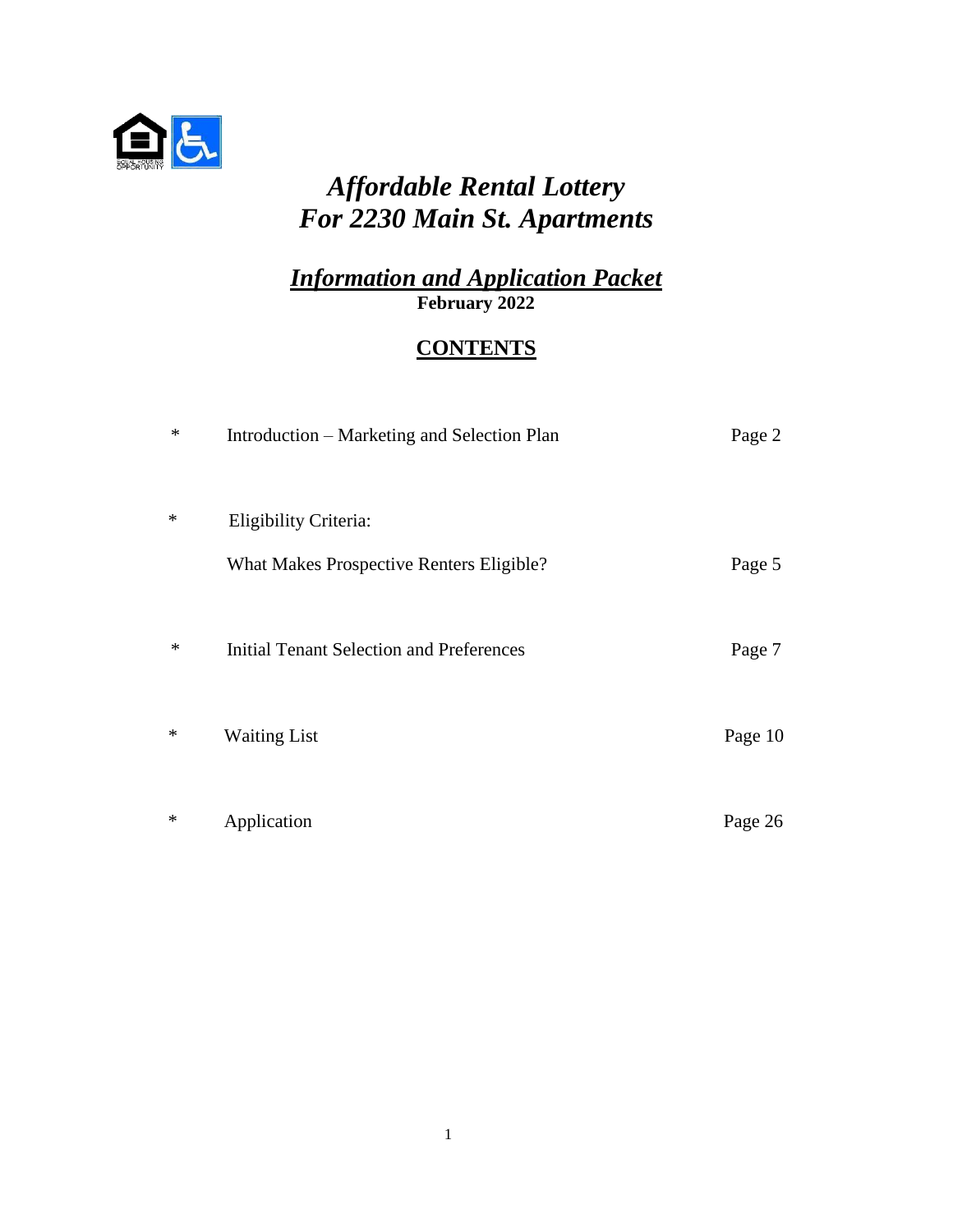# **2230 Main St. Apartments, Tewksbury**

# *AFIRMATIVE FAIR HOUSING MARKETING AND TENANT SELECTION PLAN*

#### **INTRODUCTION**

2230 Main St Realty Trust and the Tewksbury Housing Authority are working together to provide this affordable rental opportunity under the State's Local Action Units program (LAU). Local Action Units (LAU) reflect program component that gives communities the opportunity to include housing units on the State's Subsidized Housing Inventory (SHI) that were built without a Comprehensive Permit but which meet LIP criteria and are suitable for inclusion in LIP. The project consists of a newly constructed 34 unit, 4 story building that sits on 1.68 acres of land. In this project, nine (9) of the units will be low income rental units available to families with incomes at or below 80% of the area median income. Five of the units will consist of two (2) bedrooms and one (1) bath and four of the units will consist of one (1) bedroom and one (1) bath. The rent of these units will be as follows:

1br – 700 sq. ft. unit \$1599.00 2br – 1,000 sq. ft. unit \$1799.00 These rents include water and sewer only.

Tenants are responsible for paying their own utilities and should expect to pay approximately \$92.00 per month for a one bedroom and \$124 per month for a two bedroom for utilities.

This is not subsidized housing. The rent is set annually using a calculation that determines the "affordable" rent, which is based on the Area Median Incomes for the Lowell HMFA, therefore the rent is subject to change. Tenants are responsible for paying the full amount of rent each month**.** Rents are not based on each applicant's income (unless they have a Section 8 voucher already or similar).

#### **INITIAL MARKETING**

The initial marketing for the units will be carried out by 2230 Main St. Realty Trust also known as the Owner and by the Tewksbury Housing Authority [known as the "Agent"]. Both units will be available on an equal opportunity basis. In carrying out this Affirmative Fair Housing Marketing Plan, the marketing agents will not discriminate against applicants on the basis of race, creed, color, religion, national or ethnic origin, citizenship, ancestry, class, marital status, disability, military/veteran status, presence of children, source of income, age, gender, sexual orientation, or any other basis prohibited by local, state, or federal law. The units will be advertised in a way that will provide ample opportunities for people from diverse backgrounds with a variety of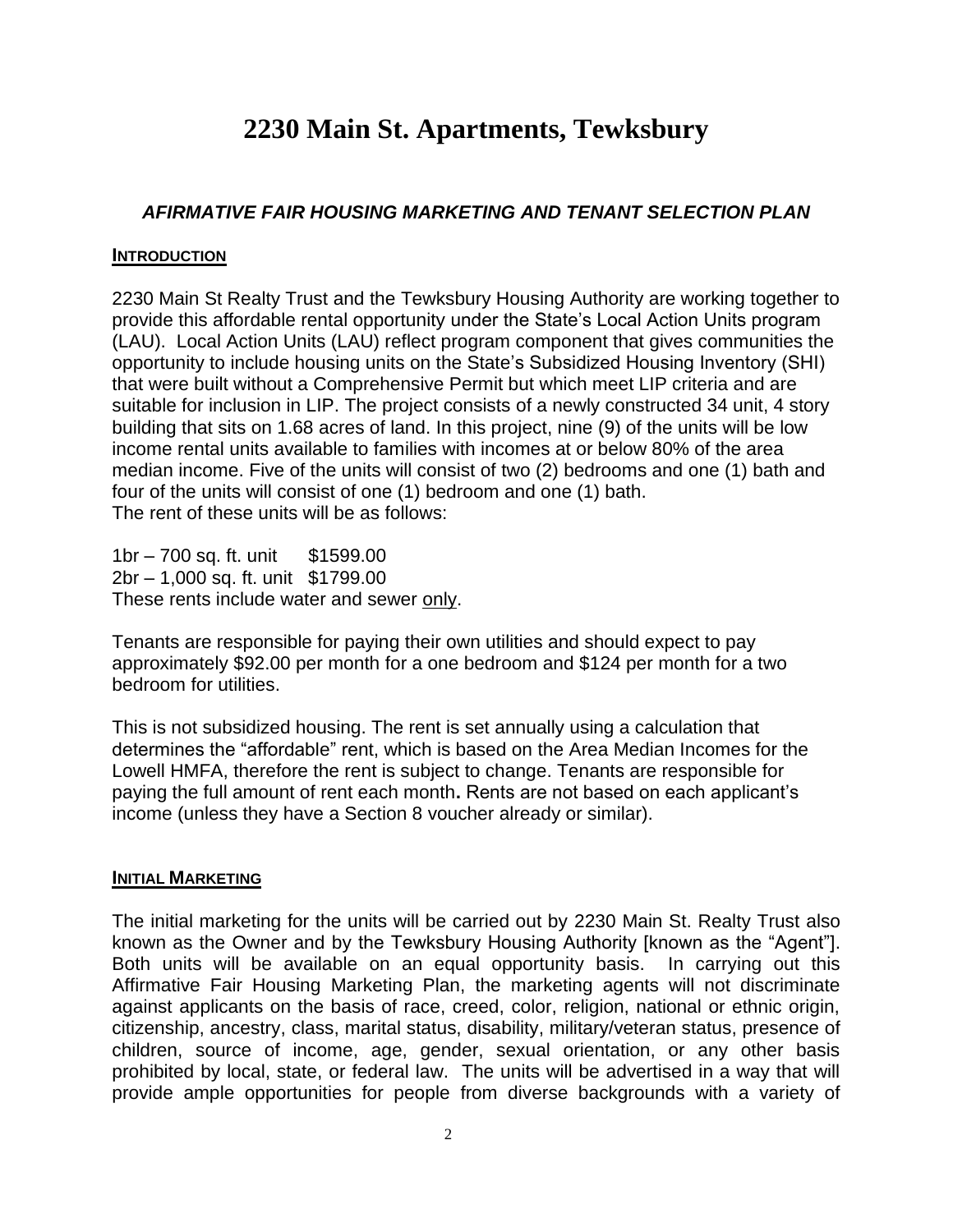language skills to learn about and apply for the rental opportunities.

• Every person has the right to submit an application for housing at the 2230 Main St. Apartments. Marketing for the 2230 Main St. Apartments will begin in spring, 2018. The marketing program, which is detailed in Section 3 of the Management Plan, is fully integrated with and supportive of the resident selection process. Management will supply oral interpretation should an applicant or resident have difficulty understanding material because of limited English Proficiency. This service will be at no cost to the applicant or resident.

Income verification for all low-income units will be provided by the THA unless and until another qualified party is contracted to provide income qualification.

The nine low income units will be marketed in the following ways:

The owner will place a sign on the property notifying interested people that the property is available to income-eligible households and Section 8 voucher holders, and providing a contact phone number.

- The THA will place a notice on the bulletin board in the THA office during the marketing period notifying interested people that the property is available to income-eligible households and Section 8 voucher holders, and providing a contact phone number.
- The Agent will distribute a flyer in the neighborhood explaining the project, the timetable and informing neighbors that units will be available to income-eligible households and Section 8 voucher holders. Information will be distributed to locations that are open in the evening such as the local library and Town Hall and will be available at the Tewksbury Housing Authority.
	- The number of units, their size, amenities, number of bedrooms and baths.
	- Monthly rent
	- Income eligibility guidelines
	- Description of application process
	- information at any community meetings the Agent hosts about the Project
- These units will be marketed to those households who have already been issued Section 8 vouchers by the THA, as well as anyone currently on any of the THA's waiting lists and to the general public. The THA will send out informational flyers to these households and will ask interested households to contact the THA to fill out an application.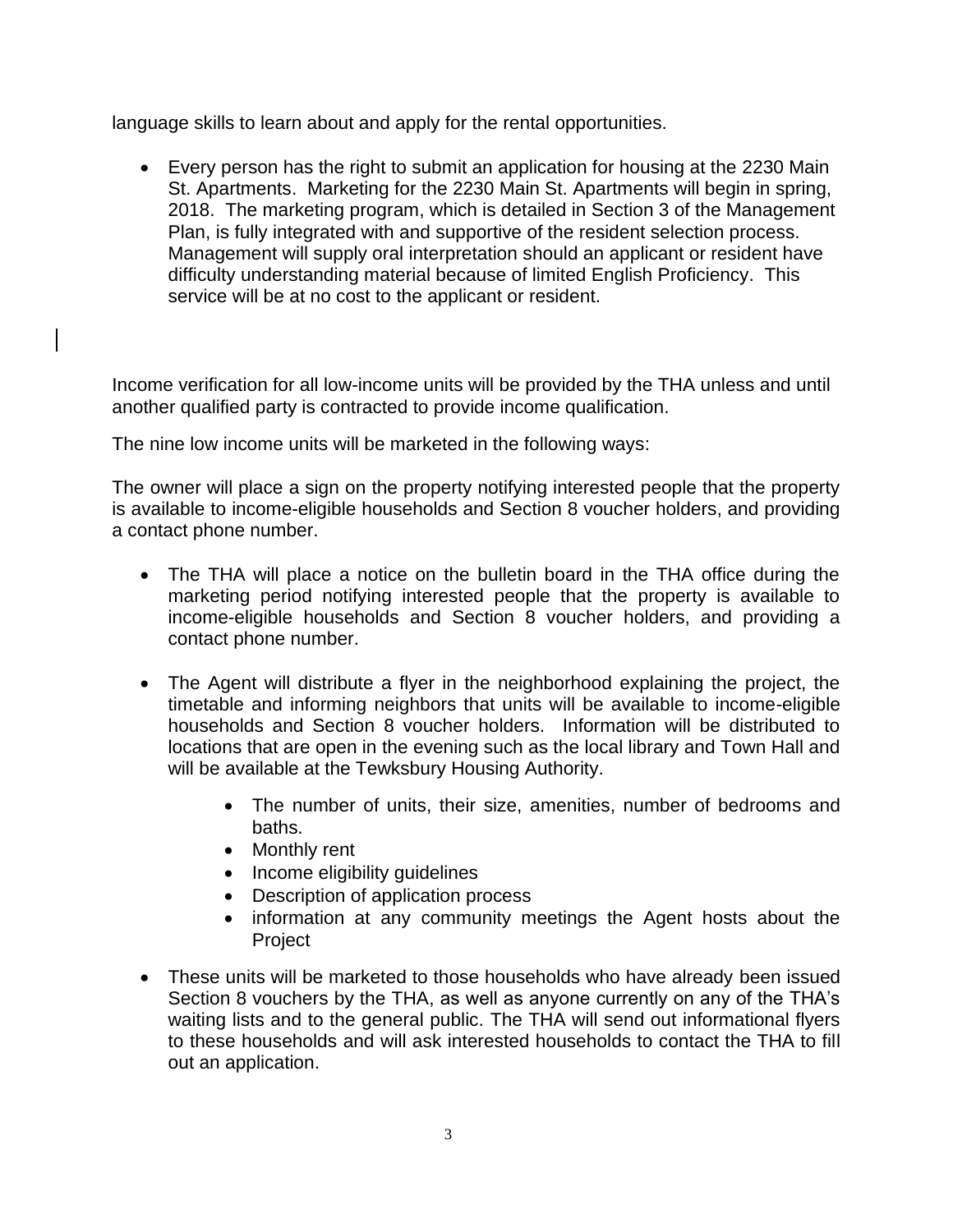- The THA will send out informational flyers to households on the THA's waiting list for other properties in its portfolio.
- 2230 Main St. Realty Trust will take out ads 2 times within 60 days beginning 3 months before the date of project occupancy in the newspapers listed below:

Lowell Sun **Local Newspaper** Tewksbury Advocate Local Newspaper Tewksbury Patch **Charles** Online Newspaper

El Mundo Hispanic Newspaper Baystate Banner **African-American Newspaper** Sampan **Asian-American Newspaper** Asian-American Newspaper

- The Agent will distribute flyers to local churches and religious/civic organizations that have largely minority congregations.
- The property management team will coordinate and pursue the outreach to the following organizations serving diverse populations: The Agent will make personal contacts with key individuals in these organizations to build up an awareness of the availability of the 2230 Main St. Apartments.

Tewksbury Housing Authority Saunders Circle Tewksbury, Massachusetts 01876 978-851-7392

Northeast Independent Living Program 200 Ballard Road Lawrence, Massachusetts 01843

Tewksbury Senior Center 175 Chandler Street Tewksbury, MA 01876 978-640-4480

First Baptist Church of Tewksbury 1500 Andover St. Tewksbury, MA 01876

 Tewksbury Congregational Church 10 East St. Tewksbury, MA 01876

Veteran's Services Town Hall 1009 Main Street Tewksbury, MA 01876 978-640-4485

Merrimack Valley YMCA 165 Haverhill Street Andover, MA 01810 978-685-3541

 Middlesex Shelter Inc. 189 Middlesex St. Lowell, MA 01852

 St. Williams Church 1351 Main St. Tewksbury, MA 01876

 Tewksbury United Methodist Church 2335 Main St. Tewksbury, MA 01876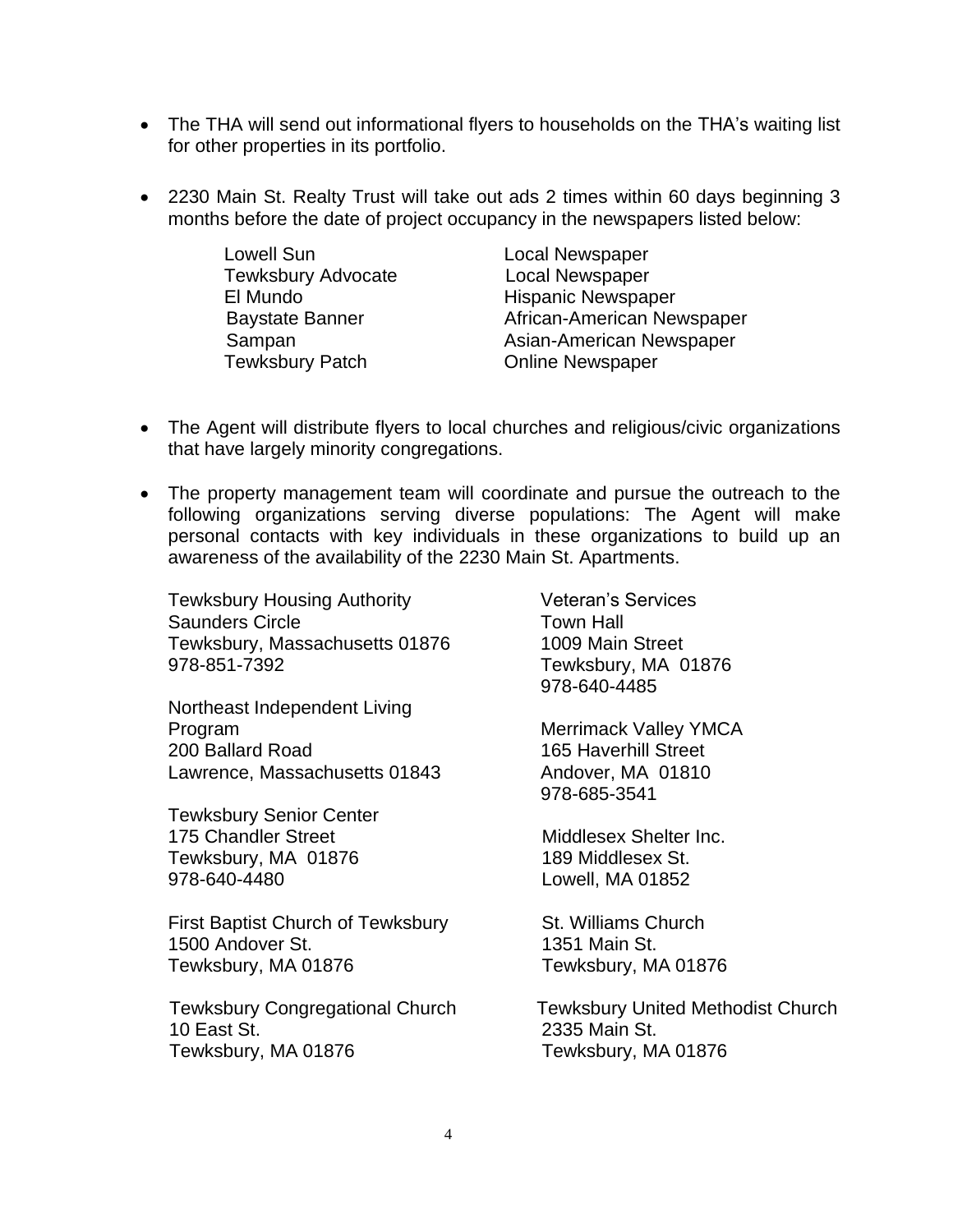CTI Inc. 155 Merrimack St. Lowell, MA 01852 Tewksbury Public Schools 139 Pleasant St. Tewksbury, MA 01876

Fair Housing Center of Greater Boston 100 Terace St., Suite B Boston, MA 02120

- The Agent shall list the affordable and/or accessible rental units with the Massachusetts Accessible Housing Registry whenever they become available (including upon turnover) at [www.chapa.org.](http://www.chapa.org/)
- The Agent shall list the affordable rental units with the CHAPA lottery website at [www.chapa.org.](http://www.chapa.org/)
- The Agent will list the units on the Boston Fair Housing Commission "Metro List".

Interested people will be asked to fill out applications. No discriminatory language will be included in the applications. The application will state that persons with disabilities will receive reasonable accommodations. Applications will be accepted for a period of approximately two months. At the application deadline, the THA will review the applications and make a preliminary determination of eligibility based on the applicant's self-certification of income, household size and priority status.

All flyers and advertisements will include the Equal Opportunity logo and slogan.

The application will be in English. If an applicant has difficulty understanding the application process due to limited English Proficiency (LEP), an applicant may request an oral interpretation of the application process at no cost to them. The application will contain a notice that states that this is an important document and will be interpreted as needed for LEP. [\(http://www.hud.gov/offices/fheo/promotingfh/lep.cfm](http://www.hud.gov/offices/fheo/promotingfh/lep.cfm)

#### **ELIGIBILITY**

2230 Main St. Realty Trust ("Owner") and Tewksbury Housing Authority ("Agent") will utilize the following eligibility criteria and procedures for selecting new and future residents for the 2230 Main St. Apartments. This document will be updated as necessary to comply with all regulations and guidelines that might be applicable. Any changes must be submitted and approved by the Subsidizing Agency having jurisdiction. The Affirmative Fair Housing Marketing and Tenant Selection Plan will be implemented for the term of the Affordable Housing Restriction as set forth in the Regulatory Agreement between the Owner and the Subsidizing Agency having jurisdiction.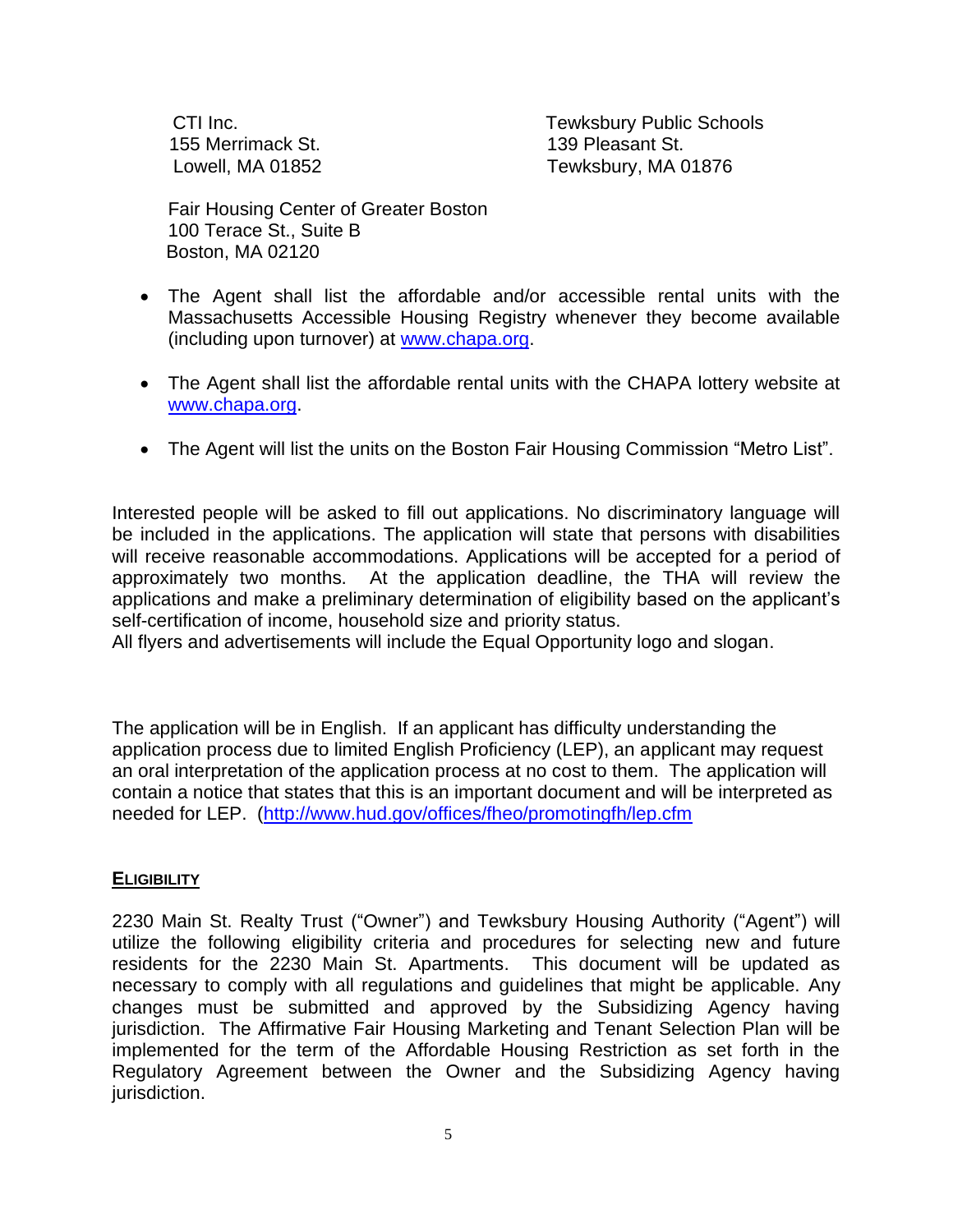The eligibility for the 2230 Main St. Apartments is as follows:

1. Income: Nine units will be rented to households earning no more than 80% of Area Median Income (AMI) for the Lowell HMFA.

In addition:

- All eligible tenants for these units must apply through the Tewksbury Housing Authority.
- 2. Household/Apartment Size: Applicants will be eligible for units appropriate to the size of their household. A minimum of one person will be assigned per bedroom. Maximum household size will be based on the State Sanitary Code, applicable local bylaws and will not violate state or federal civil rights. Households that are eligible by income and household apartment size will be ranked according to the following priorities:
	- a. Disabled  $-1$  of the units will be hearing impaired accessible; individuals/households who need HIA housing will be given a priority for this unit.
	- b. Within an applicant pool preference shall be given to households requiring the total number of bedrooms in the unit based on the following criteria:
		- i. There is at least one occupant per bedroom.<sup>1</sup>
		- ii. A husband and wife, or those in a similar living arrangement, shall be required to share a bedroom. Other household members may share but shall not be required to share a bedroom.
		- iii. A person described in the first sentence of (b) shall not be required to share a bedroom if a consequence of sharing would be a severe adverse impact on his or her mental or physical health and the lottery agent receives reliable medical documentation as to such impact of sharing.

Within an applicant pool second preference shall be given to households requiring the number of bedrooms in the unit minus one, based on the above criteria. Third preference shall be given to households requiring the number of bedrooms in the unit minus, two, based on the above criteria.

 $1$  Disabled households must not be excluded from a preference for a larger unit based on household size if such larger unit is needed as a reasonable accommodation.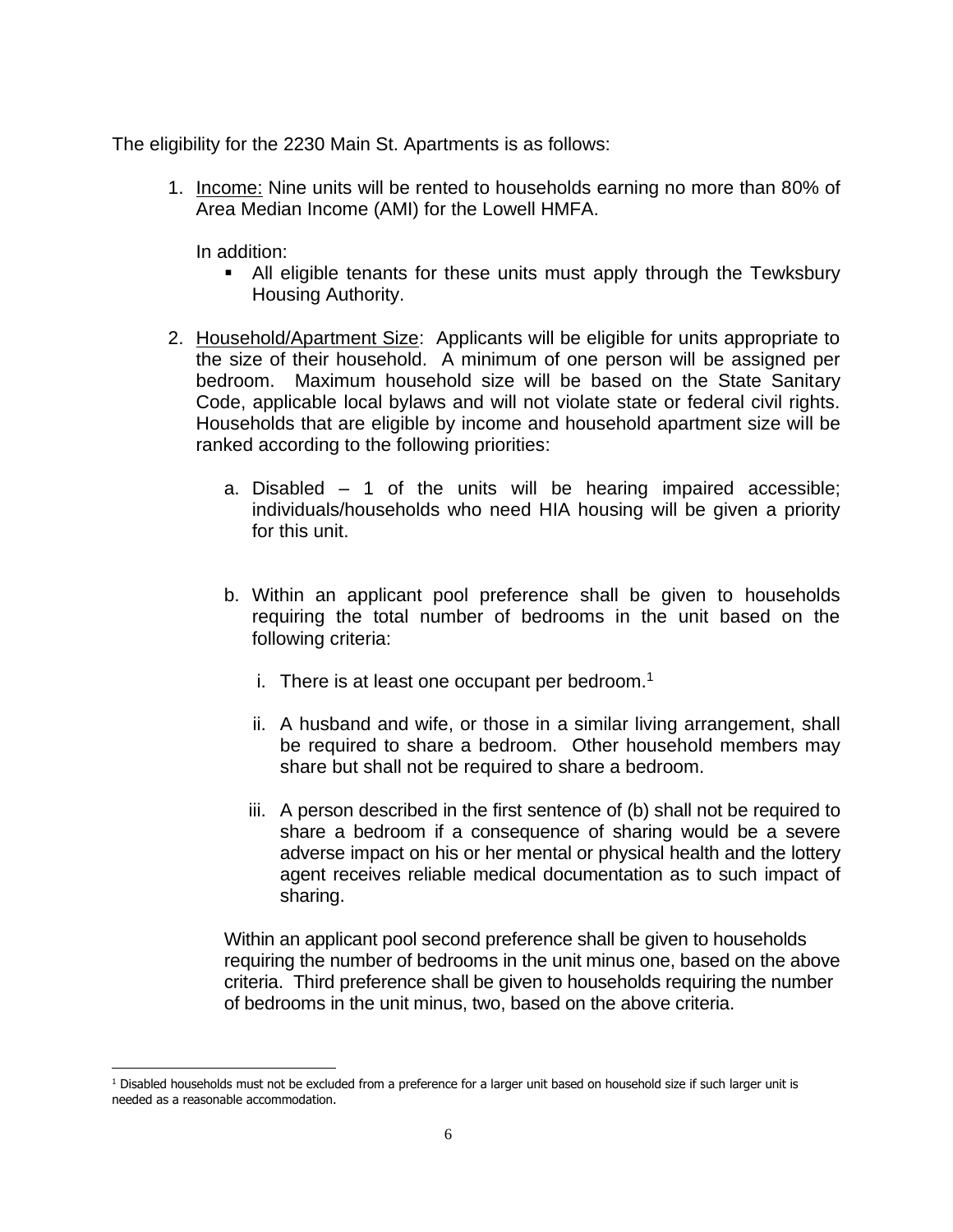A "household" shall mean two or more persons who will live regularly in the unit as their principal residence and who are related by blood, marriage, law or who have otherwise evidenced a stable inter-dependent relationship, or an individual.

Lottery drawings shall result in each applicant being given a ranking among other applicants with households receiving preference for units based on the above criteria.Household size shall not exceed State Sanitary Code requirements for occupancy of a unit (See 105 CMR 400).<sup>2</sup>

Applicant households must also meet minimum suitability standards. The following circumstances may disqualify an applicant household for housing. Applications will be processed in the order they are received.

- a. Non-payment of rent during the past 12 months. The applicant would not be automatically rejected if the management company felt that there were mitigating circumstances related to the non-payment.
- b. Verifiable history of late payment or non-payment of financial obligations.
- c. A history of criminal activity by any member of the applicant household, which might interfere with the health, safety, security or peaceful enjoyment of other residents. Probation records must be provided by the head of household and spouse/companion in accordance with Massachusetts General Laws.
- d. Any previously displayed behavior by any member of the applicant household which would severely infringe upon the safety, health, peace or well being of other residents. Documented physical destruction of property or vandalism would also be grounds for disqualification.
- e. Previous eviction due to problems caused by any applicant or member of the applicant household.
- f. False information on the application, as determined upon verification of information on the application.

<sup>&</sup>lt;sup>2</sup> Note, however, that fair housing exceptions may apply: see HUD Fair Housing Enforcement—Occupancy Standard; Notice of Statement of Policy, Docket No. FR-4405-01 (1998).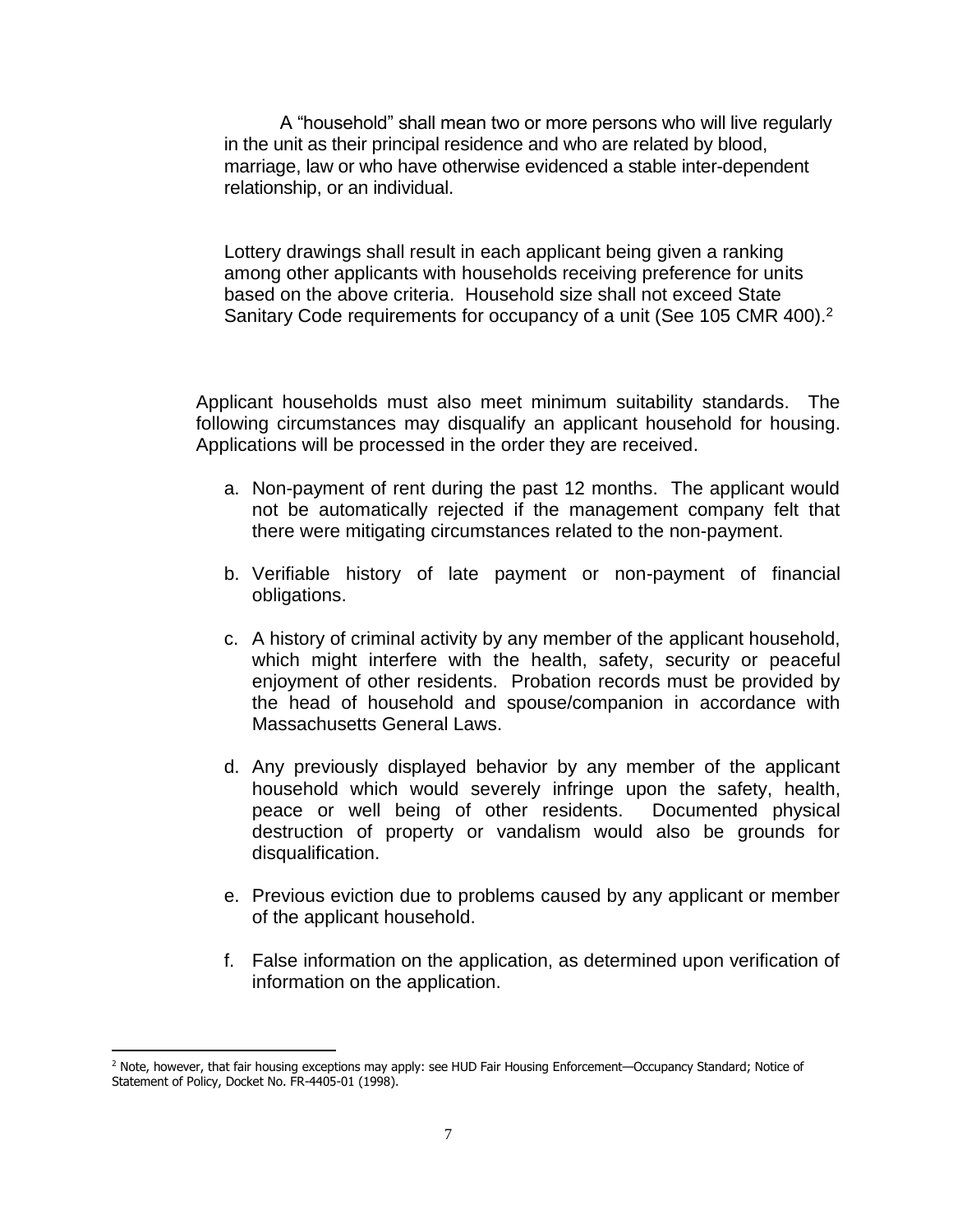#### **MARKETING PLAN SCHEDULE**

The advertising plan will be established along with the creation of a simple flyer for potential applicants. Flyers will be in English. Management will supply oral interpretation should an applicant or resident have difficulty understanding material because of limited English Proficiency. This service will be at no cost to the applicant or resident.

Within 60 days from the beginning of the marketing period, the Agent will hold one briefing for interested potential residents as well as all the local housing and social service organizations to explain the availability of the units, the project, the eligibility requirements and the application/lottery process. The date, time, and location of these meetings shall be published in advertisements and flyers that publicize the availability of lottery applications. The meeting shall be held in one of the following locations: a Tewksbury municipal building, a local school or library, or other public meeting room or accessible space as might be available. This meeting(s) is to be held in the evening or on weekend days.

#### **INITIAL TENANT SELECTION**

Out of the (9) nine affordable rental units, four of these units will be 1-bedroom units and five of these units will be (2) two bedroom units. 2230 Main St. Realty Trust will work closely with the Tewksbury Housing Authority (THA) on the marketing and selection of households for these units. THA will send out informational flyers to all persons on their waiting lists as well as the general public. The Agent will also distribute flyers to all persons in their properties who may qualify for these units, as well as anyone on their waitlists. Interested persons will be asked to contact the Agent to fill out an application for the below market units. These units will be designated as low income units for households at or below 80% of area median income.

#### *Lottery Process for all Units:*

The applicants will be screened for initial eligibility based on household income (see eligibility criteria). A lottery will be held for these units, following the process detailed below. In no event shall the local preference exceed more than 70% of the affordable units of the project. In no event will any advertising have a discouraging effect on eligible applicants and as such, local residency preferences; specifically, that the local preference not exceed 70%, will not be advertised except as required**.** 

The applicants will also be asked to identify whether they are requesting and are eligible for a hearing impaired accessible unit. The following preference of equal weight will be applied to these applicants: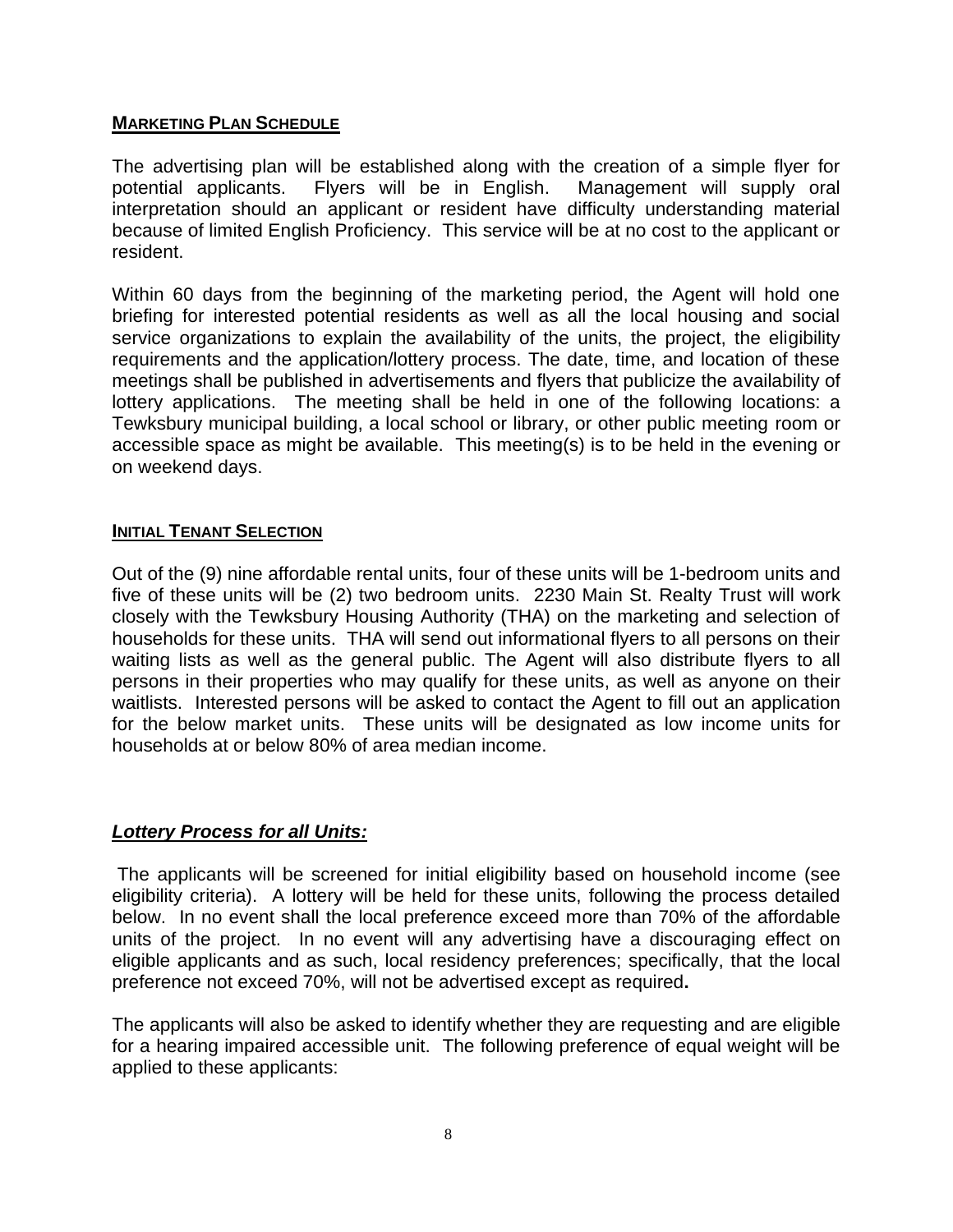Tewksbury Residents are defined below:

- 1. Current residents: A household in which one or more members is living in the city or town at the time of application. Documentation of residency should be provided, such as rent receipts, utility bills, street listing or voter registration listing.
- 2. Municipal Employees: Employees of the municipality, such as teachers, janitors, firefighters, police officers, librarians, or town hall employees.
- 3. Employees of Local Businesses: Employees of businesses located in the municipality.
- 4. Households with children attending the locality's schools
- 5. A household that currently lives outside of Tewksbury but has received a bona fide offer of employment in Tewksbury.

The lottery will have two applicant pools: a local preference pool (only available during initial rent up) and an open pool. After the application deadline has passed, the Agent will determine the number of local resident minority households there are in the municipality and the percentage of minorities in the local preference pool. If the percentage of minority local resident households in the local preference pool is less than 27% (the percentage of minorities in the surrounding HUD-defined area), the Developer will make the following adjustments to the local preference pool:

- The Agent will hold a preliminary lottery comprised of all minority applicants who did not qualify for the local preference pool, and rank the applicants in order of drawing.
- Minority applicants will then be added to the local preference pool in order of their rankings until the percentage of minority applicants in the local preference pool is 27%.
- Applicants will be entered into all pools for which they qualify. For example, a local resident should be included in both pools.
- Minorities will be identified in accordance with the classifications established by HUD and the U.S. Census Bureau, which are the racial classifications: Black or African American; Asian; Native American or Alaska Native; Native Hawaiian or Pacific Islander; or other (not White); and the ethnic classification Hispanic or Latino.

The lottery will consist of two drawings, for each type of unit available (1 BR and 2 BR) in the following order: the first for applicants who have the Tewksbury preference; the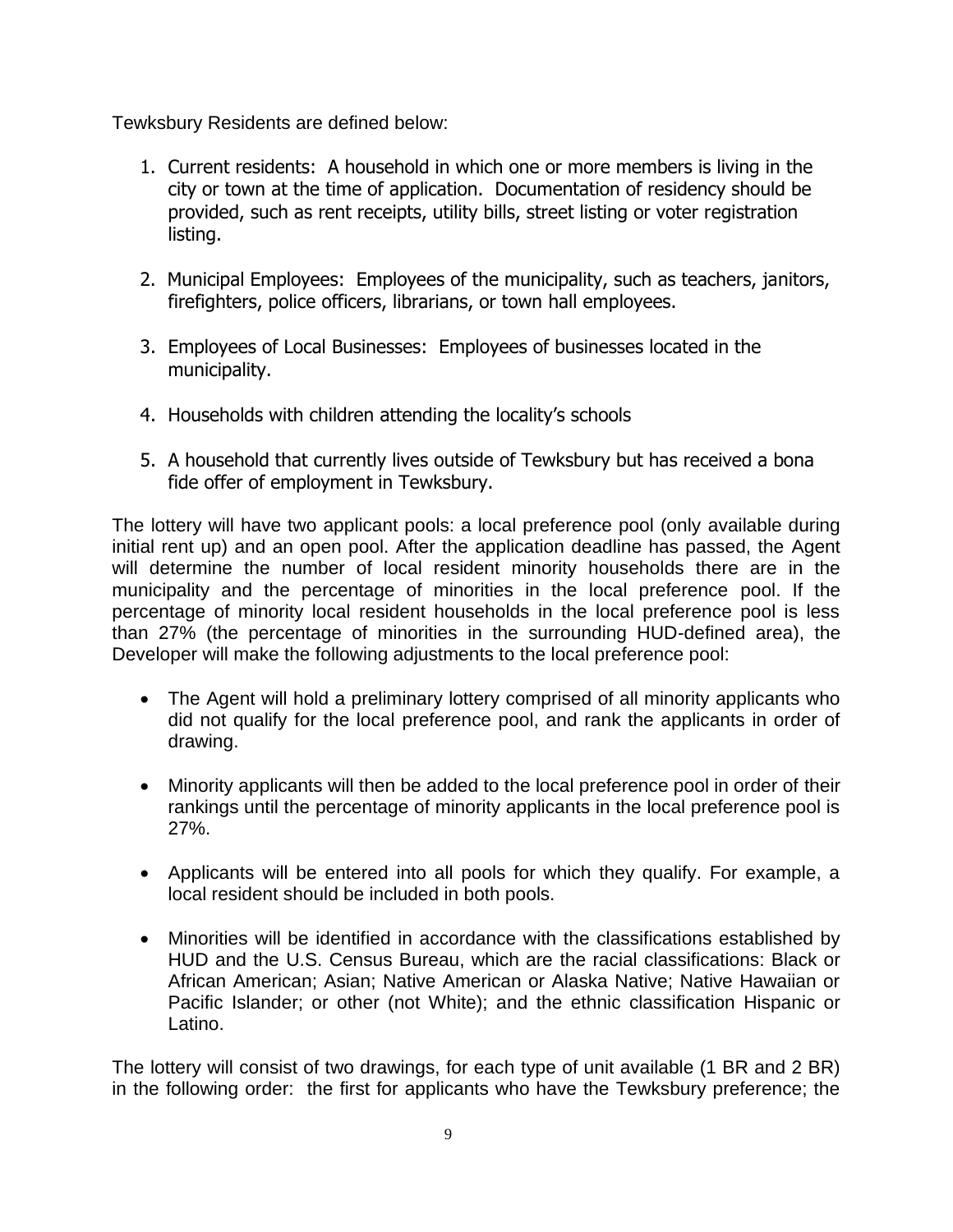second for all applicants, whether local or non-local. Within each category, every applicant household's name will be drawn and names will be placed on a list in the order they are drawn. The first household will be offered the unit and the waitlist will be ordered by the number they were selected in the lottery. Within the list for each type of unit, the households that request and are eligible for a hearing impaired accessible unit will be selected in the order they appear on the list, and will get a preference for that unit.

Units will be awarded as follows:

6 units - local pool 3 units - open pool

#### **SCREENING AND TENANT SELECTION**

2230 Main St. management personnel will interview all applicants. During the interview process, applicants will be asked a number of standard questions. The THA will also send out income verification forms, credit checks, etc as a means to verify eligibility. The Tewksbury Housing Authority will be responsible for the obtaining and reviewing the income verification forms for all of the affordable units with the project.

All applicants will be notified by mail of their preliminary eligibility. Ineligible notices will contain the reasons(s) for the ineligible determination and the appeal process.

Each adult member of an applicant family will be required to sign the necessary consent forms to secure third-party verifications of income, credit/criminal histories and landlord references. Once information has been verified, the appropriate certification forms will be completed.

Reasons for an ineligible determination at this point may include, but are not limited to, inappropriate family size, total family income insufficient to afford monthly rents, and/or total family income above the maximum guidelines.

The letter will contain the statement: "If you believe you have been discriminated against in seeking housing, you should contact the U.S. Department of Housing and Urban Development, (617)565-5308

#### **ONGOING MARKETING AND SELECTION**

When the property's waitlist requires additional applicants, the agencies and organizations listed above will be contacted in writing, followed up by telephone if necessary. Advertisements in the listed newspapers may also be placed as necessary.

Applications will be accepted on an ongoing basis while the waiting list is open. Apartments will be shown as units become available. After reviewing applications for basic eligibility and completeness, applications will be sorted by the following categories:

1. Income – following income restrictions and guidelines outlined above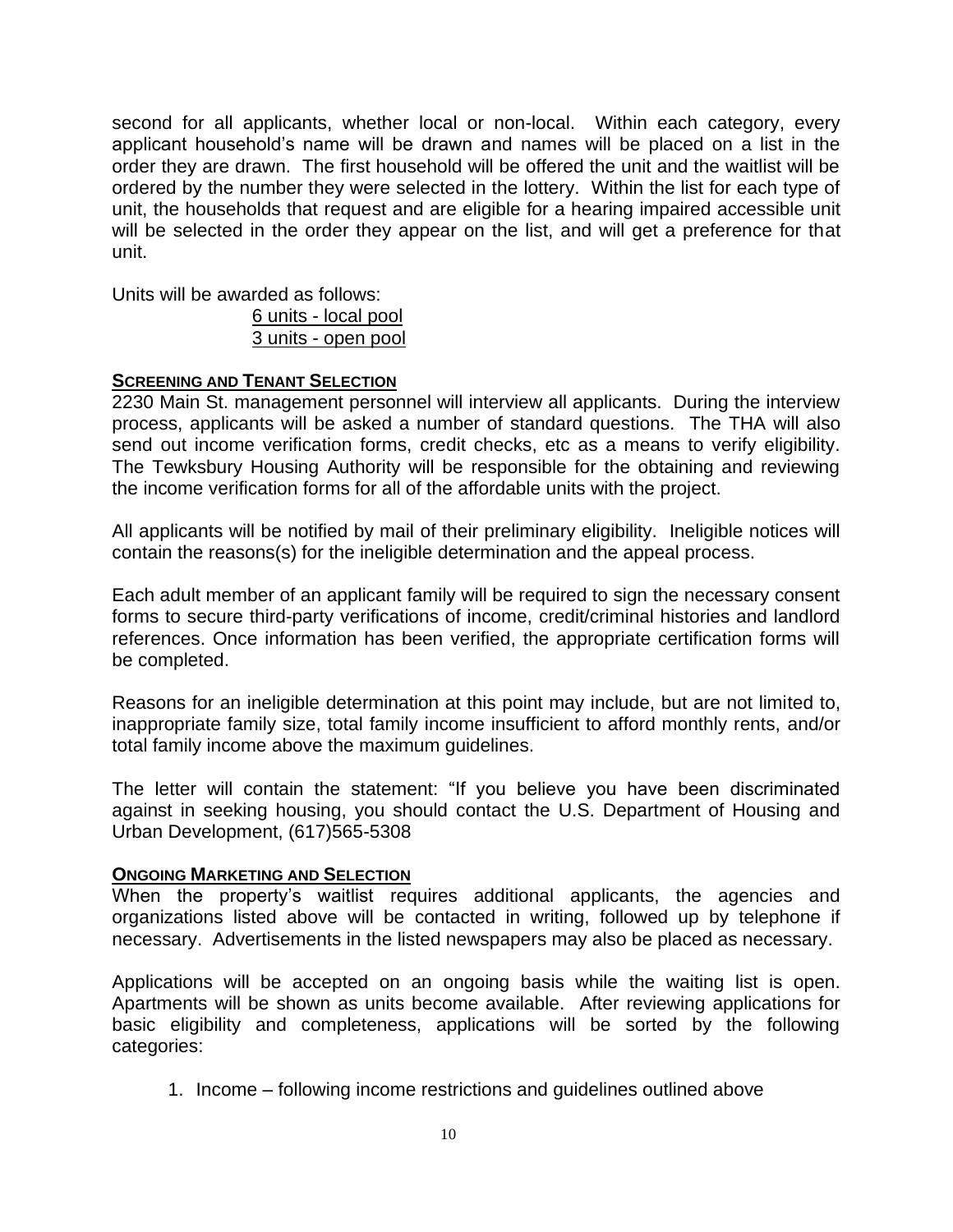- 2. Household size and Unit size
- 3. Priority Needs Category
- 4. Ineligible for other reasons

Within the categories noted above, eligible tenants will be sorted and selected on a firstcome, first-serve basis based upon the date of their application.

When the units are vacated, 2230 Main St. Realty Trust will refer applicants on the lowincome waitlist. These applicants will have been approved by THA as per their income eligibility requirements.

#### **WAITING LIST**

For future vacancies, the Agent will select tenants based on the order in which they appear on the list, as well as in their eligibility category. New applications will be placed on the list in chronological order after the initial applicants. If there are more applications on the waiting list from the initial rent-up than can be reasonably expected to be offered an apartment within 5 years, the Agent reserves the right to close the waiting list to new applicants.

- Waiting lists will be organized by type of unit. A separate list will be maintained for every type of unit. "Type of unit" is defined in the following ways:
	- 1.) The number of bedrooms,
	- 2.) Whether the applicant is eligible for a low-income unit.
	- 3.) Whether the applicant is eligible for a hearing-impaired accessible unit.

Within these lists, those households that request and are eligible for a hearingimpaired accessible unit will be identified.

- Each applicant must be placed on the waiting list chronologically according to the date of the completed application within the applicable preference categories. Those names not selected for housing after the initial rent up phase will be placed first on the waiting list. Subsequent applicants shall be placed on the waiting list per the date of the completed application.
- The THA's records will indicate the date the applicant is placed on the waiting list. All records, including the application, will be retained for a period of three (3) years.
- The THA will update the waiting list every 12 months. Upon failure to respond to the THA's notice to contact the project, the applicant may be removed from the waiting list. It is the applicant's responsibility to update their contact information if their contact information changes (i.e. move, new phone number, etc.) to ensure they will remain on the waiting list.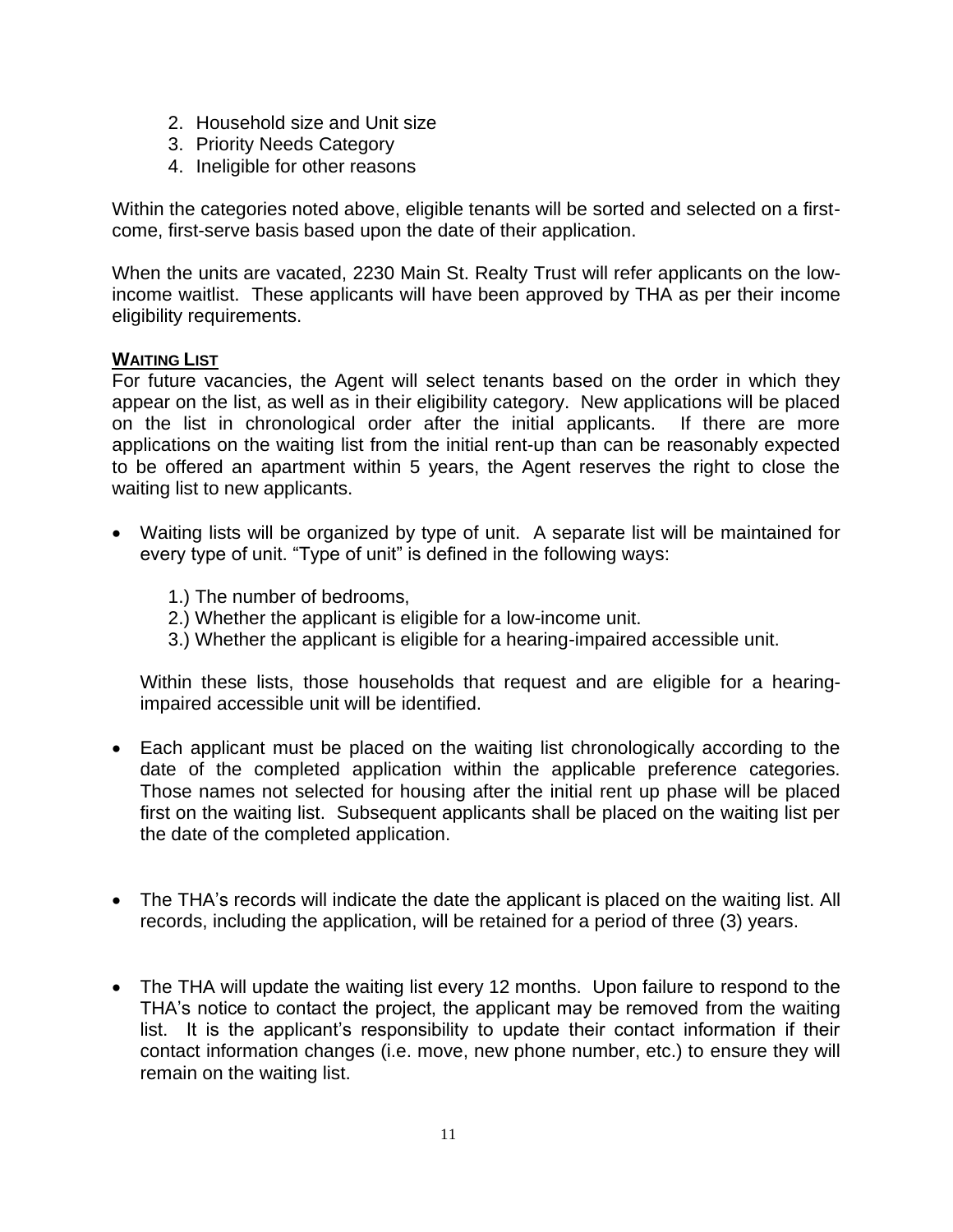- The waiting list may be closed if the projected turnover rate indicates that an applicant would be unable to obtain a unit within one year. Before closing a waiting list, the THA must receive written approval from 2230 Main St. Realty Trust to do so. Thereafter, 2230 Main St. Realty Trust will post a notice at the development that indicates: (a) the date the list will be closing and (b) the Agent's telephone number and fax number for notification. Notice must be in 14-point (or larger) print; in a minimum of English and Spanish; and in an accessible and central (such as the management office) location(s).
- When an applicant pool is no longer adequate due to the closure of the waiting list, the list shall be re-opened. The list shall be re-opened if fewer than 15 applicants are on the waiting list; the THA may choose to open the list with more than 15 applicants on the list. The THA shall follow the Ongoing Marketing guidelines outlined above to ensure a working usable waiting list. The Owner will receive written notification of the list's re-opening and the re-opening will be marketed as indicated in the marketing section.
- Waiting lists will be updated every twelve months. Prior to removing an Applicant's name from the waiting list, the THA will send written notice of the action, or notice in requested alternate format, to the Applicant, at the Applicant's address of record.

#### **ELEMENTS OF THE TENANT SELECTION PLAN**

#### **A. Statement of Non-discrimination/No Conflict of Interest**

• In carrying out this Tenant Section Plan, the Agent will not discriminate against applicants on the basis of race, creed, color, religion, national or ethnic origin, citizenship, ancestry, class, marital status, disability, familial status, military/veteran status, presence of children, source of income, age, gender, sexual orientation, or any other basis prohibited by local, state, or federal law in any aspect of tenant selection or matters related to continued occupancy.

# **B. Selection Criteria**

To be considered for selection, applicants must submit a completed application and relevant consent forms. To determine threshold eligibility, the application may be accepted as a self- certifying statement. No third-party verification will be required until final screening for occupancy. Information needed to determine an applicant's eligibility will be verified within 120 days of formal acceptance for occupancy.

*Note: Eligibility does not constitute acceptance and further screening is required to determine an applicant's ability to maintain a successful tenancy.*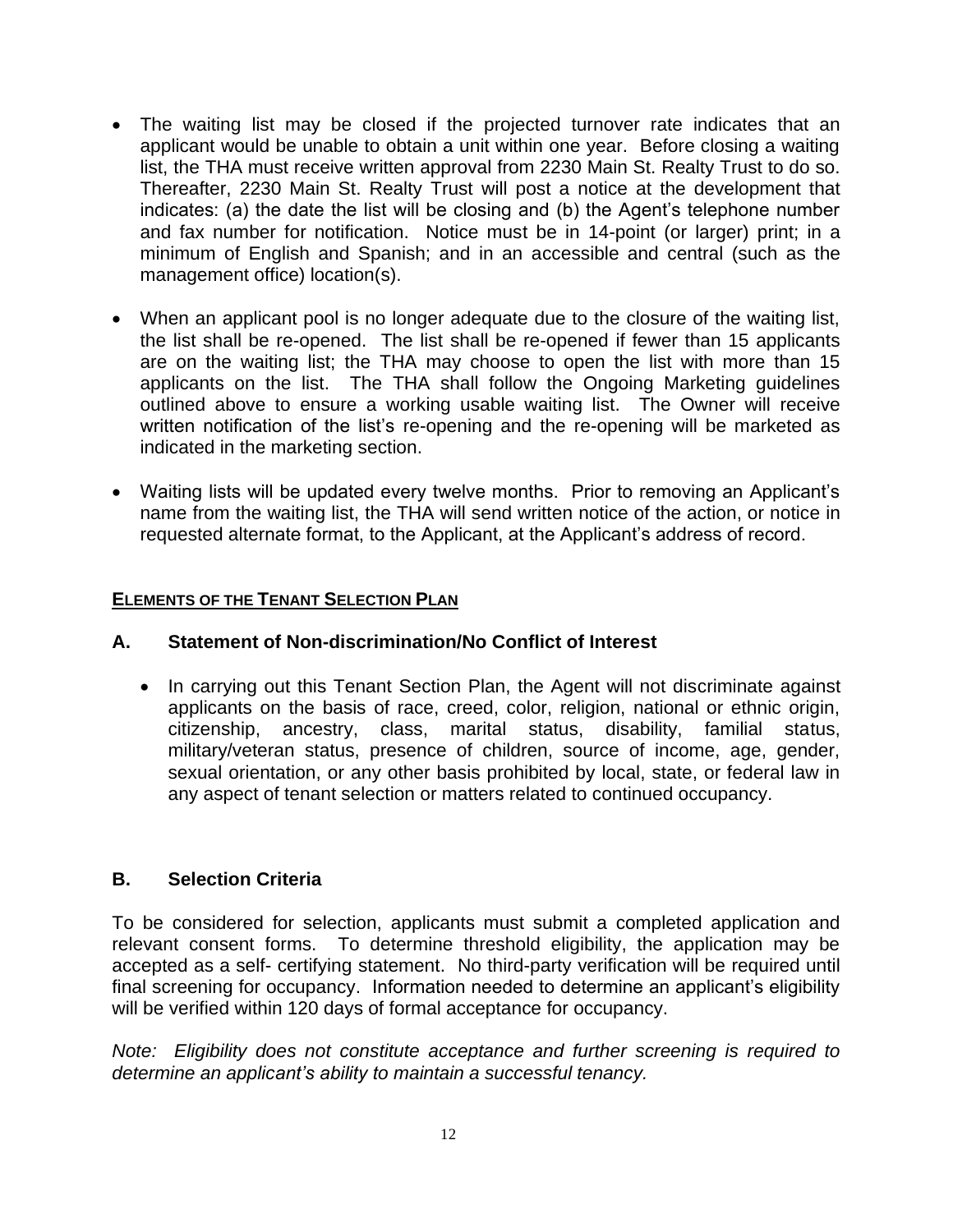Eligibility will be determined on the following basis:

- 1. Maximum Income –Household annual income must not exceed current income limits for the program (see Eligibility Criteria, Attachment 1).
- 2. Other Eligibility Criteria Pursuant to Program Characteristics Household characteristics, such as the number of family members or their age, must be appropriate to the size of the unit and pursuant to the program guidelines. See Attachment 1 for detailed requirements applicable to the 2230 Main St. Apartments.
- 3. Selection Criteria Based on the General Requirements of Tenancy **–** This Tenant Selection Plan sets forth the essential requirements of tenancy and the grounds on which tenants will be rejected for failing to meet such requirements. Rejection of an applicant is appropriate where the Agent has a reasonable basis to believe that the tenant cannot meet these essential requirements, which may be summarized as follows:
	- a.) to pay rent and other charges under the lease in a timely manner;
	- b.) to care for and avoid damaging the unit and common areas, to use facilities and equipment in a reasonable way, and to create no health or safety hazards;
	- c.) not to interfere with the rights and enjoyment of others and not to damage the property of others;
	- d.) not to engage in any activity that threatens the health, safety or right to peaceful enjoyment of other residents or staff, and not to engage in activity on or near the premises that involves illegal use of controlled substances or weapons; and any criminal activity on or off the premises that would be detrimental to the housing should it occur on the premises; and
	- e.) to comply with necessary and reasonable rules and program requirements of the housing provider.

Exhibit 2 to the 2230 Main St. Tenant Selection Plan lists circumstances that create the presumption that an applicant is not eligible for tenancy. Exhibit 2 is Attachment 2 to this plan. Under the circumstances identified therein, there is a reasonable risk that the applicant will not be able to meet the essential requirements of tenancy.

This plan provides for the consideration of mitigating factors that rebut the presumption that an applicant will be unable to meet the requirements of tenancy. Mitigating factors may include a showing of rehabilitation or rehabilitating efforts. Mitigating factors must be balanced against the potentially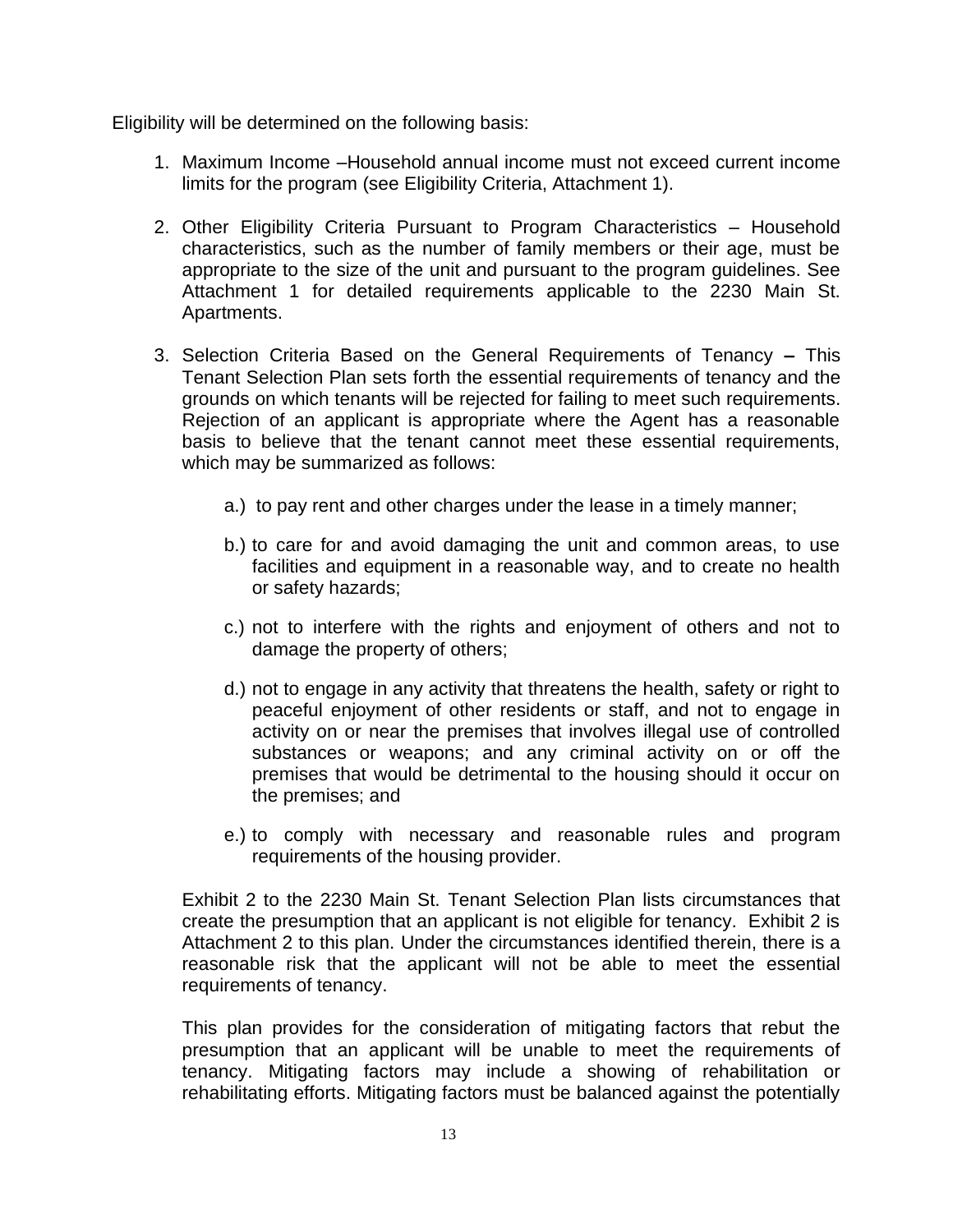disqualifying behavior or circumstances. In considering both the disqualifying behavior and mitigating factors, the Agent will determine if there is a reasonable risk that the applicant will be unable to meet the essential requirements of tenancy. Among the factors that should be considered are:

- the severity of the potentially disqualifying conduct;
- the amount of time that has elapsed since the occurrence of such conduct;
- the degree of danger, if any, to the health, safety and security of others or to the security of the property of others or to the physical conditions of the housing development and its common areas if the conduct recurred;
- the disruption, inconvenience, or financial impact that recurrence would cause the housing provider; and
- the likelihood that the applicant's behavior in the future will be substantially improved.

In general, the greater degree of danger, if any, to the health, safety and security of others or to the security of property of others or the physical condition of the housing, the greater must be the strength of showing that a recurrence of behavior (which led to an initial determination that the applicant would not be able to meet the essential requirements of tenancy) will not occur in the future.

- 4. Screening Procedures –If an applicant is selected for a unit, the Agent will secure background information from one or more of the following sources to obtain information about an applicant's ability to meet the essential requirements of tenancy:
	- a) References from landlords in the last five years or from the last two successive tenancies, whichever is more inclusive;
	- b) Credit references furnished by a credit bureau. Information to be considered should not be more than five years old;
	- c) Personal references provided by the applicant;
	- d) Visits to the applicant's current residence to assess housekeeping habits if there is an indication that this has been an issue in the past or if such visits are required in connection with all applicants for housing;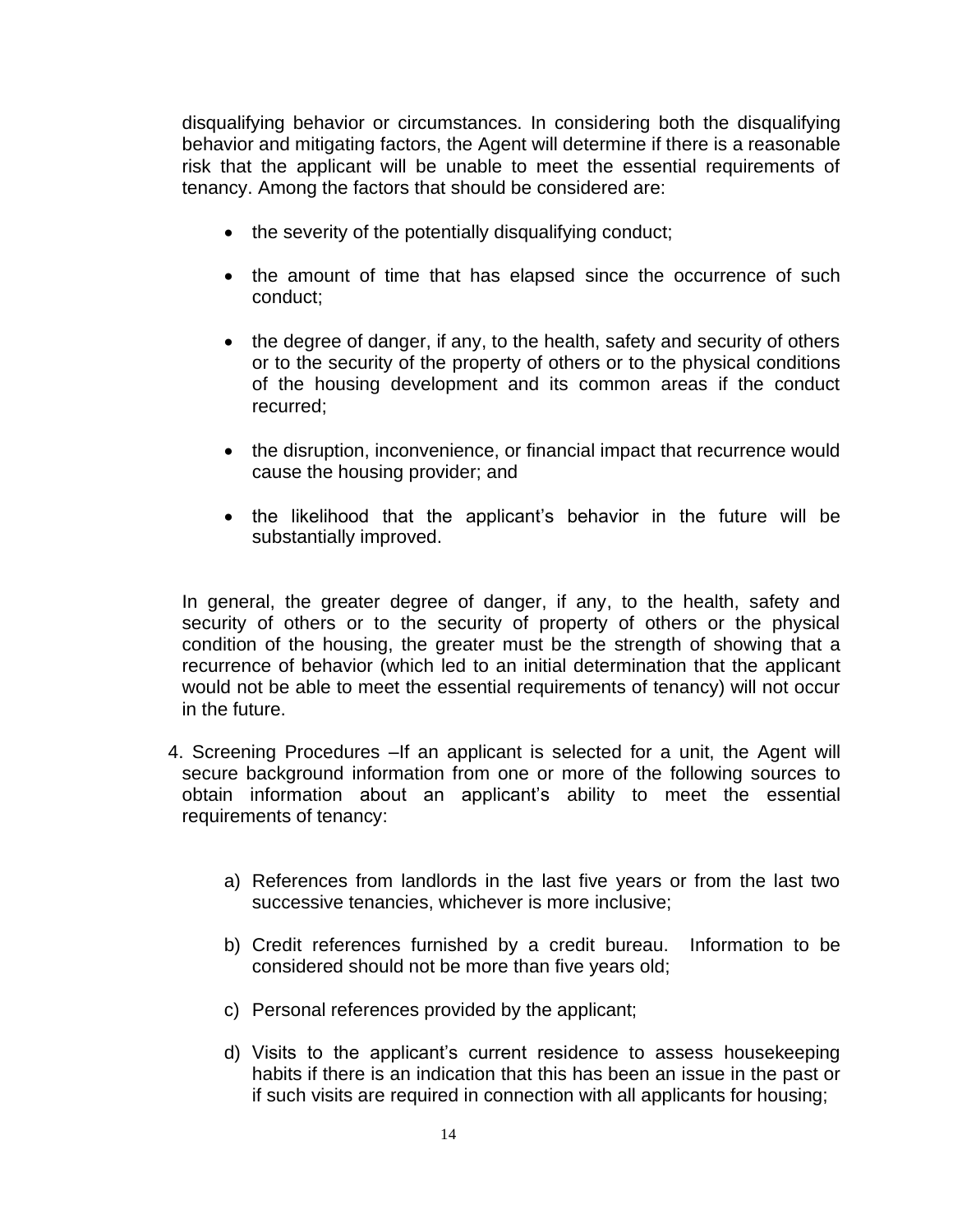- e) Record of prior criminal history. Once the lottery has been complete, the Agent may obtain the Criminal Offender Record Information (CORI) reports as part of the tenant selection process, but access and use of the CORI reports are subject to the provisions of 803 CMR  $\square$ 5 et seq. The Agent ensures that none of the information it obtains is collected in violation of the law. \* A CORI is not required as part of the initial lottery process and may only be requested if an applicant is being screened for a unit;
- f) Verification of income and assets either from a present employer, appropriate agency, financial institution or other appropriate party;
- g) Verification of a disability from an applicable professional when the applicant requests a modification to a unit, eligibility for a preference based on disability status, or a reasonable accommodation. Inquiries concerning a person's disability or disabilities in this regard should be limited to verification of the disability and the need for an accommodation or the qualification for a program. The disability and/or the need for the accommodation will only be verified if it's not obvious.

If an applicant claims that past tenancy-related problems were the result of a disability and that some condition has changed making such behavior unlikely to recur, the Agent will consider evidence supporting such claims. All applicants are responsible for providing verification for such claims. In instances where the applicant claims that some services or treatment will be available to enable the applicant to correct the problem behavior, the Agent will require verification that such services are available and that the applicant is likely to continue to use such services or treatment.

Mitigating circumstances will be verified and the individual performing the verification must corroborate the reason given by the applicant for unacceptable tenancy-related behavior and indicate that the prospect for lease compliance in the future is good because the reason for the unacceptable behavior is either no longer in effect or otherwise controlled.

Where an applicant claims that prior unacceptable tenancy-related behavior resulted from alcohol abuse or use of illegal drugs, acceptable verification of mitigating circumstances would have to establish that:

• (As applicable) There is no current illegal use, within the last year, of controlled substances. If such use is documented, applicant must present evidence that such use has stopped and is unlikely to recur.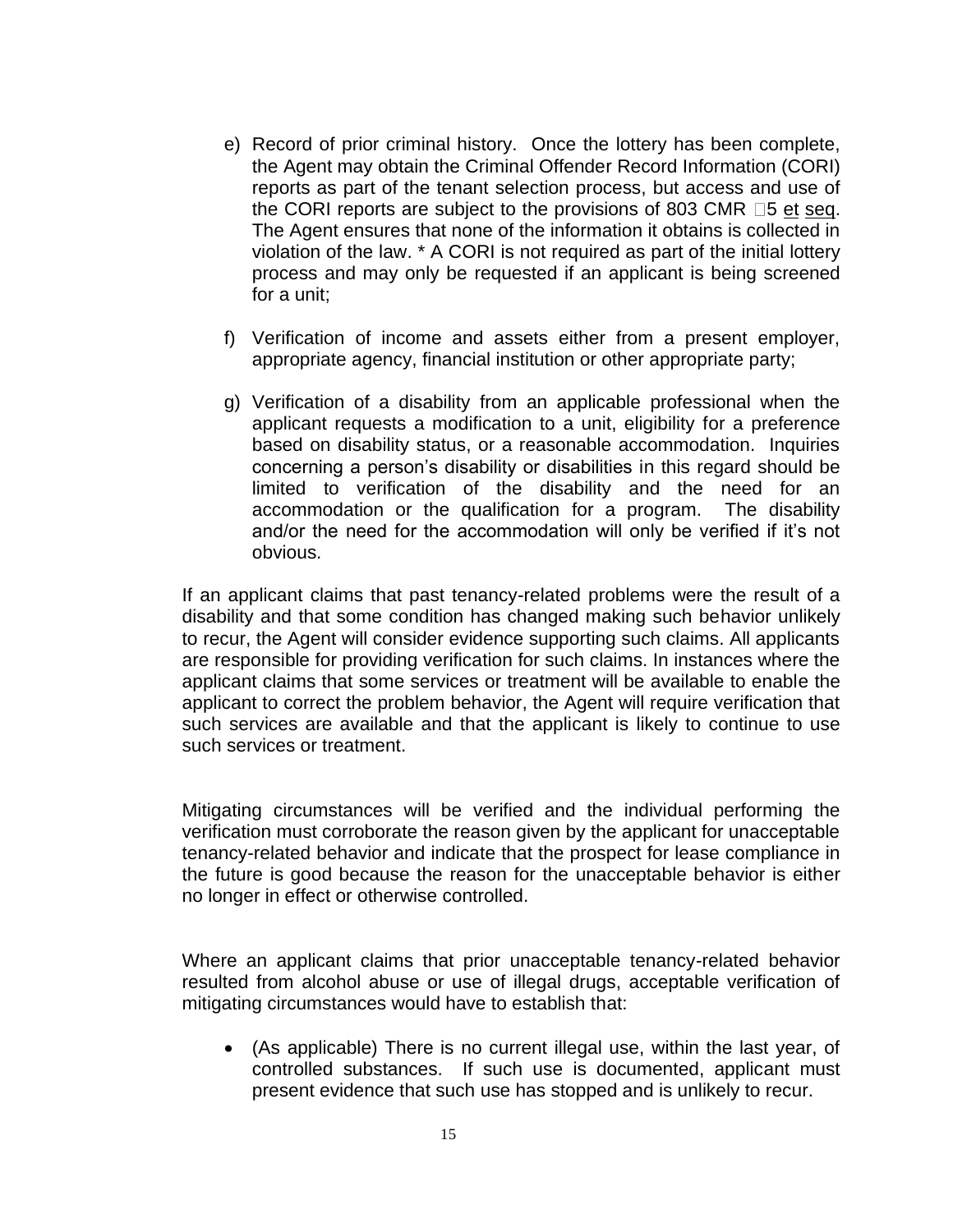- (As applicable) There is no current abuse of alcohol and abuse is unlikely to recur.
- During the period for which the applicant has claimed no current use, the applicant's behavior in the previously unacceptable tenancy-related area must have been acceptable.
- In any case of confirmed, continued, unacceptable tenancy-related behavior, despite the cessation of drugs or alcohol abuse use an applicant may be rejected.

An Agent may consider an applicant's credit history, but such may be used in lieu of rental history to determine an applicant's ability to pay rent only when rental history is not available. Where bad credit is the basis for rejection, mitigating circumstances may include: (i) a representative payer or other reliable third party who would take written responsibility for payment, or (ii) evidence that such poor credit was the result of a disability that is now under control, or (iii) evidence that credit problems were the result of other circumstances that no longer exist and there is reason to believe that applicant will now pay the rent promptly and in full. An applicant's ability and willingness to pay rent must be demonstrated through an identifiable source of sufficient income to pay rent and prior rental history. The lack of credit history, as opposed to poor credit history, is not sufficient justification to reject an applicant. An Agent must also take into account rent burden if an applicant can demonstrate a history of satisfying a higher rent burden than the Agent normally employs.(See Rejection Standards)

The Agent shall have the right to request information reasonably needed to verify the mitigating circumstances, even if such information is of a confidential nature (e.g. doctors' reports). If the applicant refuses to provide or give access to such further information the Agent may choose not to give further consideration to the mitigating circumstance.

- 5. Prohibited Screening Criteria The Agent may not screen applicants for eligibility on the basis of the following:
	- a) Physical Examinations. The Agent will not require physical examinations or medical testing as a condition of admission.
	- b) Donations or Contributions. The Agent will not require a donation, contribution or membership fee as a condition of admission. The Agent may not require any payments not provided in the lease.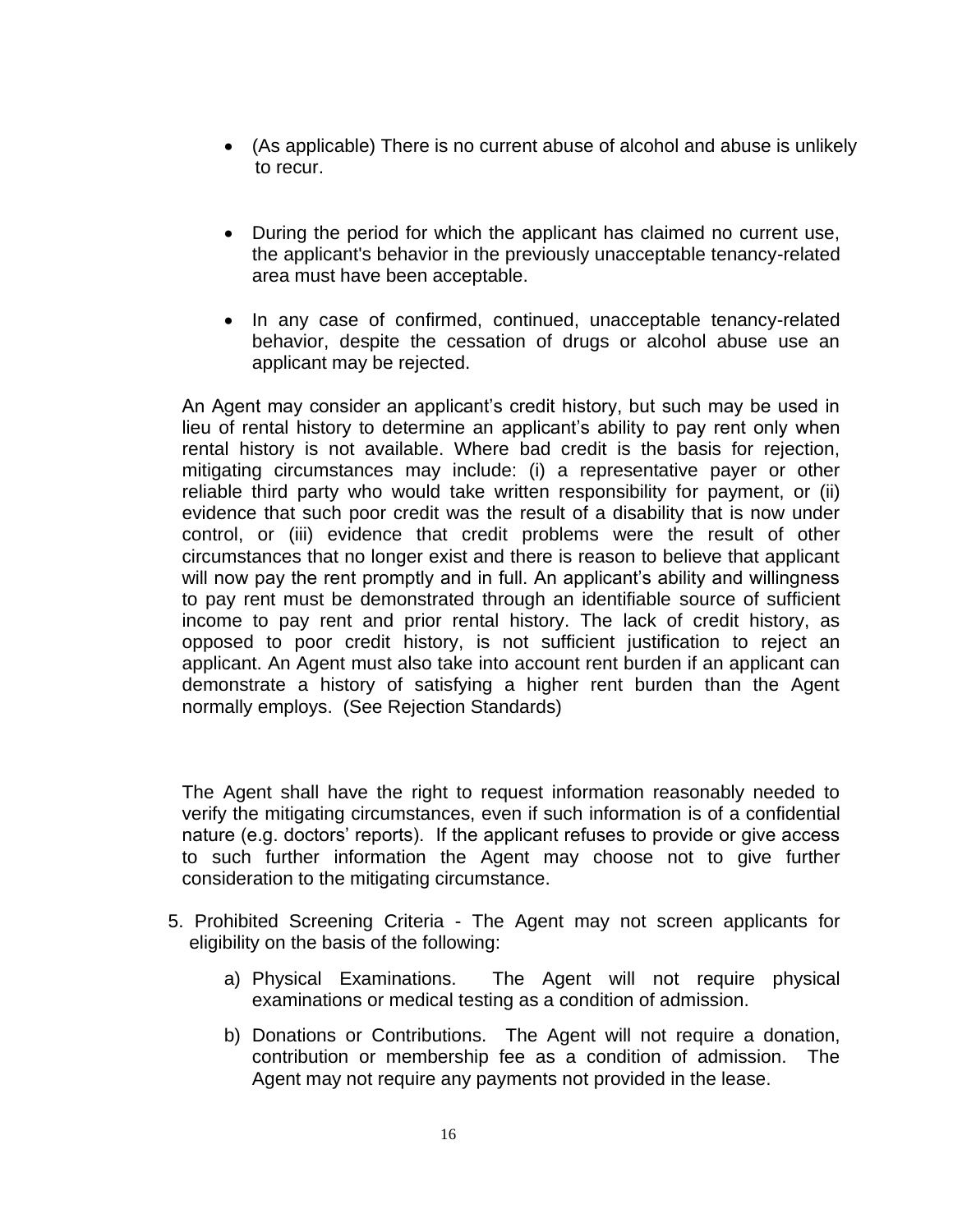c) Disability Status. Except as provided in section 4 (g) above, it is unlawful to make an inquiry to determine if an applicant for a dwelling unit, a person intending to reside in that dwelling unit after it is rented or made available, or any persons associated with the applicant, has a disability or handicap, or to make inquiry as to the nature or severity of an identified disability or handicap.

## **C. Privacy Policy**

1. It is the policy of the Agent to guard the privacy of individuals in accordance with the Federal Privacy Act of 1974 and the Massachusetts Privacy Act, and to ensure the protection of records maintained by the property concerning the applicants or tenants.

The Agent shall not disclose any personal information contained in its records to any persons or agencies other than the 2230 Main St. Realty Trust or other authorized agency unless the individual about whom information is requested has given written consent to such disclosure, or unless disclosure is otherwise in accordance with provisions in the state or federal privacy acts.

This privacy policy in no way limits the Agent's ability to collect such information as it may need to determine eligibility, compute rent, or determine an applicant's suitability for tenancy or to gather information to process reasonable accommodations requests under Section 504 of the Rehabilitation Act of 1973, the Americans with Disabilities Act, and the Fair Housing Act.

The above policies in no way limit the right or duty of the Agent to make abuse, neglect or other protective service or emergency reports. Additionally, such policies do not forbid management from sharing information in the public domain with relevant service or government agencies.

- 2. Notification of Decision on Application The THA will send a written response to each applicant advising such applicant of the status of the application. The response will be mailed not more than thirty days from the date of receipt. Alternate formats for responding to an applicant with a disability will be provided upon applicant's request. If the THA has not made a determination to reject the applicant, the written response will include the status of the application with respect to:
	- result of the preliminary determination of eligibility,
	- position on the waiting list,
	- estimate of the time it may take before the applicant will be offered assistance,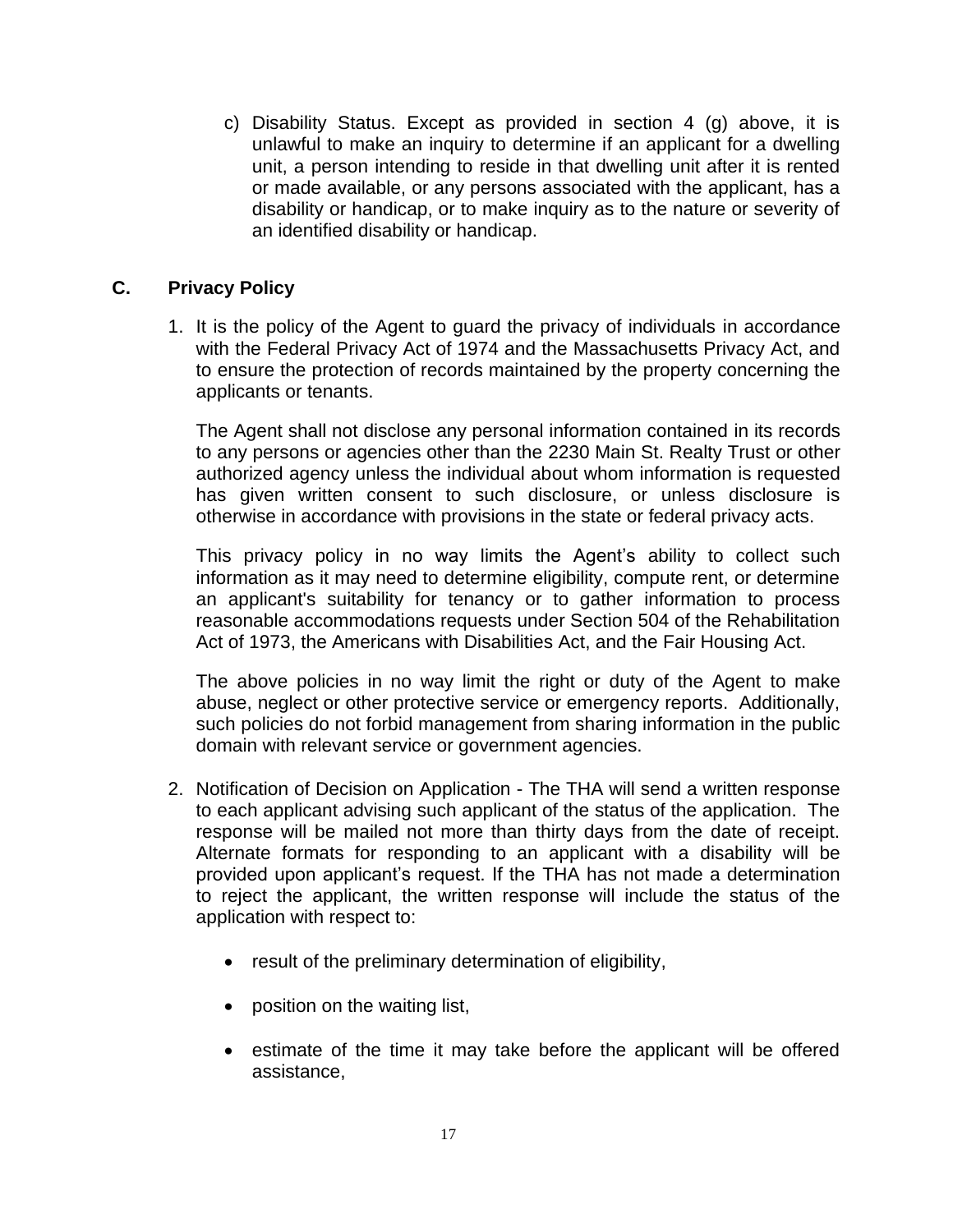- notice that the applicant is responsible for reporting changes in address, phone number, and preference status,
- where applicable, the applicant's qualification for a preference(s) for admission, and
- a statement that the applicant has the right to meet with the THA to discuss the determination made with respect to the application.
- 3. Provisions Relating to Rejection of an Application If the applicant is not accepted, or is not placed on the waiting list for admission, the THA shall follow the procedures outlined in section C.2 above, but shall include the following in its written response to the applicant:
	- the reason(s) for the rejection,
	- notice that the applicant has five business days to respond in writing or to request a conference with the THA to contest the rejection, and
	- notice that the applicant has the right to request a reasonable accommodation if the applicant believes that, with such an accommodation, the applicant would be eligible for admission and that the applicant was rejected for a reason arising from the applicant's disability.

# **CONTINUED ELIGIBILITY**

 As a **current resident only**, you are considered income eligible for an affordable unit as long as your household earns an income that does not exceed 140% of the current applicable income limit for a household of your size (*see Yearly Eligibility and Rent Review for more details*).

#### **CONCLUSION**

The Agent acknowledges that this plan may not address every activity relating to selection. Questions concerning this plan, and any of its applications, should be directed to the Tewksbury Housing Authority, or to 2230 Main St. Realty Trust.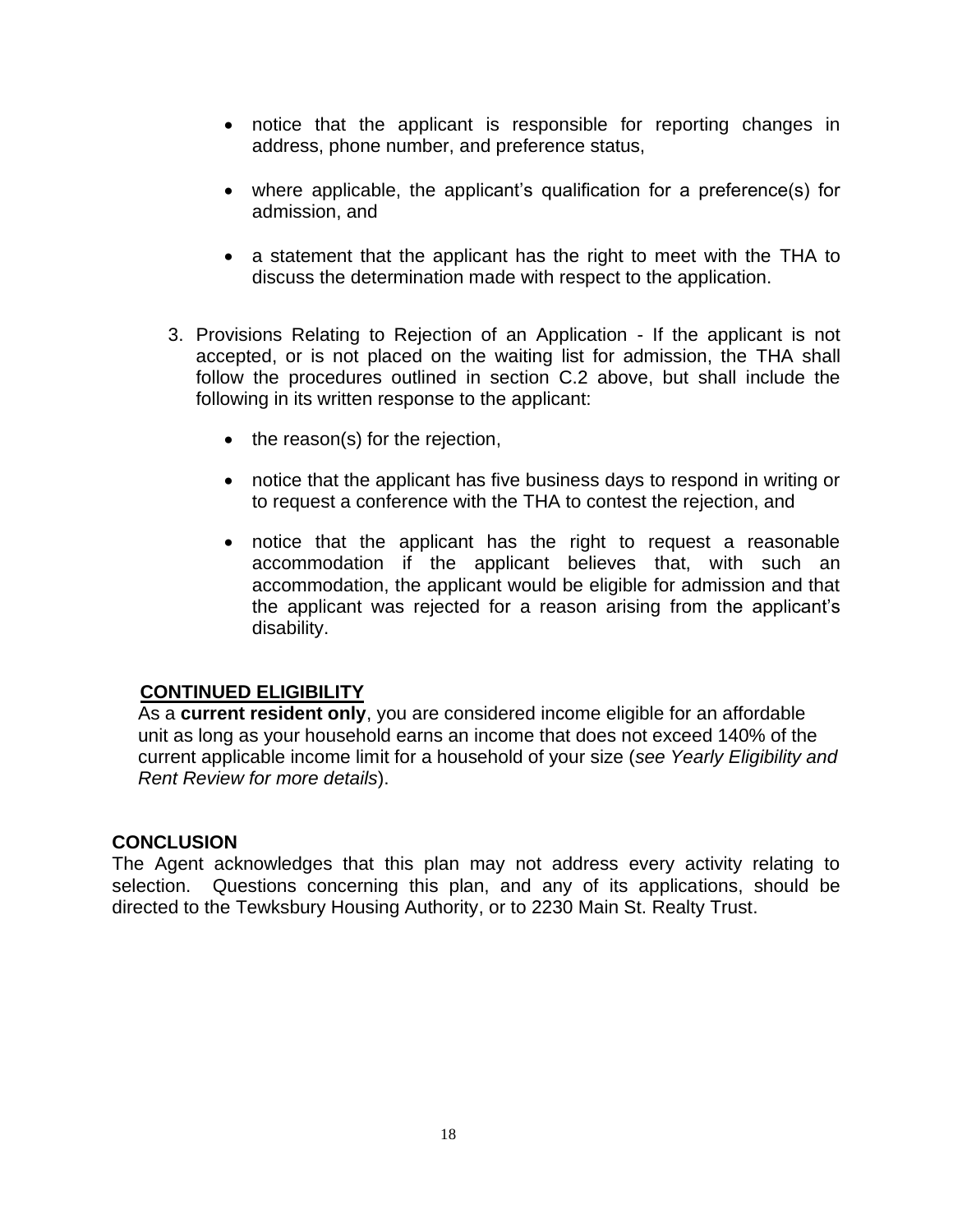#### Attachment 1

# **Eligibility Criteria**

The following criteria shall be utilized to determine an applicant's eligibility:

- A household is a family or single person who is eligible under applicable federal/state requirements.
- The Agent must develop a written method for assigning units and have it available on-site.
- Occupancy per unit is as follow:

| Unit size | min. # of persons |
|-----------|-------------------|
| 1 bedroom |                   |
| 2 Bedroom | 2                 |

Maximum household size will be based on the State Sanitary Code, applicable local bylaws and will not violate state or federal civil rights. Households that are eligible by income and household apartment size will be ranked according to the following priorities:

Disabled – 1 of the units will be hearing impaired accessible; individuals/households who need HIA housing will be given a priority for this unit.

#### Larger Household Preference

Within an applicant pool first preference shall be given to households requiring the total number of bedrooms in the unit based on the following criteria:

- a. There is at least one occupant per bedroom.<sup>3</sup>
- b. A husband and wife, or those in a similar living arrangement, shall be required to share a bedroom. Other household members may share but shall not be required to share a bedroom.
- c. A person described in the first sentence of (b) shall not be required to share a bedroom if a consequence of sharing would be a severe adverse impact on his or her mental or physical health and the lottery agent receives reliable medical documentation as to such impact of sharing.

<sup>&</sup>lt;sup>3</sup> Disabled households must not be excluded from a preference for a larger unit based on household size if such larger unit is needed as a reasonable accommodation.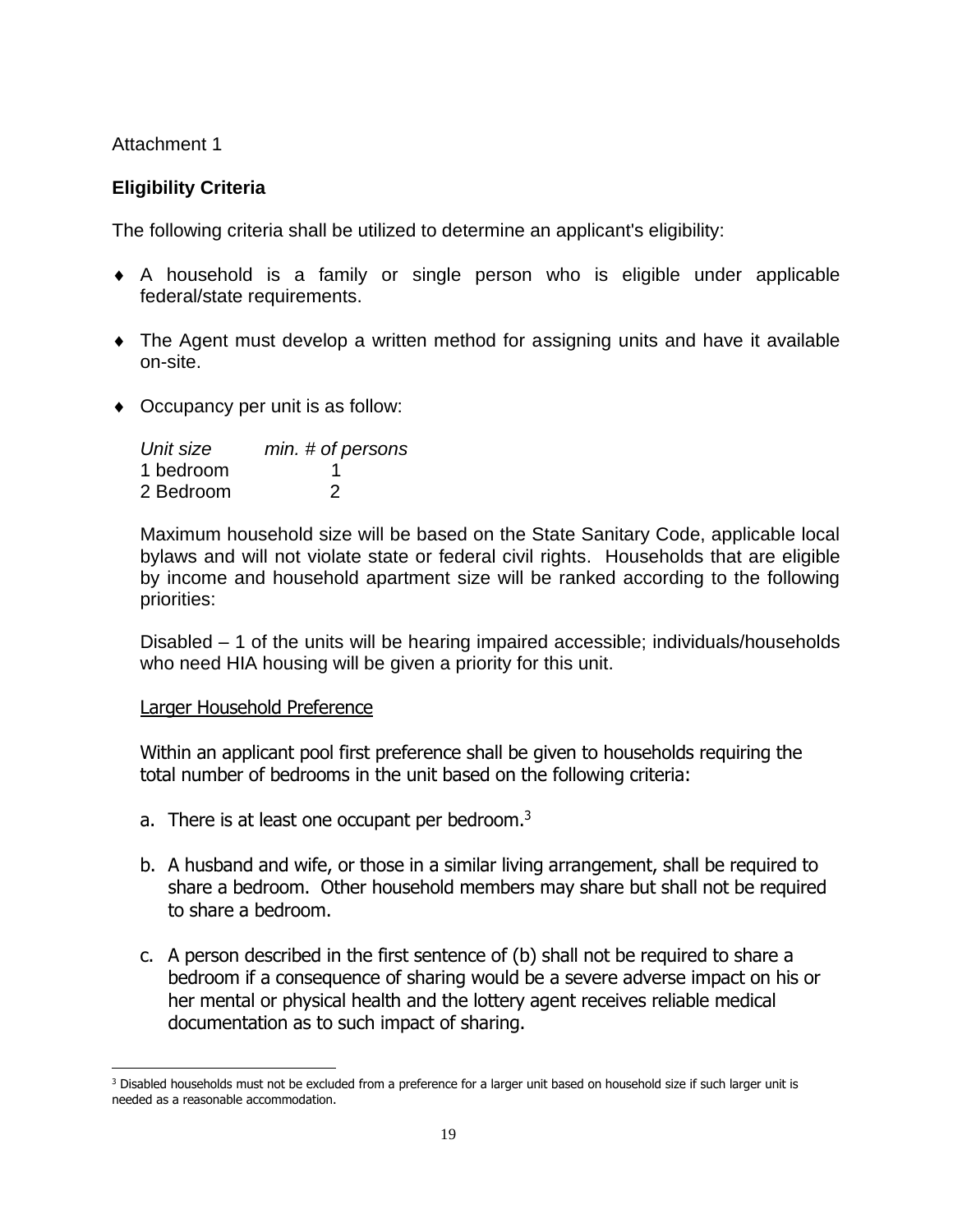Within an applicant pool second preference shall be given to households requiring the number of bedrooms in the unit minus one, based on the above criteria. Third preference shall be given to households requiring the number of bedrooms in the unit minus, two, based on the above criteria.

Household annual income does not exceed 80% of Area Median Income.

#### **INCOME**

A household's income is the total anticipated amount of money received by ALL members of the household over the next 12 months (starting from the date of application and projecting forward 12 months) based on their current income and assets**.** This includes, but is not limited to, Social Security, alimony, child support, overtime pay, bonuses, unemployment, severance pay, part-time employment, matured bonds, monies to be received in court settlements, and actual or imputed interest and dividends on bank accounts and other assets. ALL SOURCES OF INCOME ARE COUNTED with the exception of income from employment for household members under the age of 18 and any income over \$480/year for full time students who are dependents (but note that all such income must still be documented even if it is exempt from the household income calculation).

#### **ASSETS**

 There is no asset limit for applying households for this development. However, the higher of the actual income earned from assets, or the imputed income of 0.06% of all assets, will be counted as income. Household Assets are calculated at the time of application. Assets may include cash, cash in savings and checking accounts, net cash value of stocks, net cash value of retirement accounts (such as 401k), real property, bonds, and capital investments.

- Households who have provided verified social security numbers (SSN) for all family members who are at least six (6) years of age.
- Households who have not committed any fraud in connection with any Federal or State Housing Assistance Program, and owe no rent or other amounts in connection with housing assistance.
- Eligible tenants for these two low income units must apply through the Tewksbury Housing Authority (THA).

Acceptance of a unit at maximum occupancy does not give the tenant the right to claim overcrowded conditions and request a transfer to a larger unit, unless the family size changes.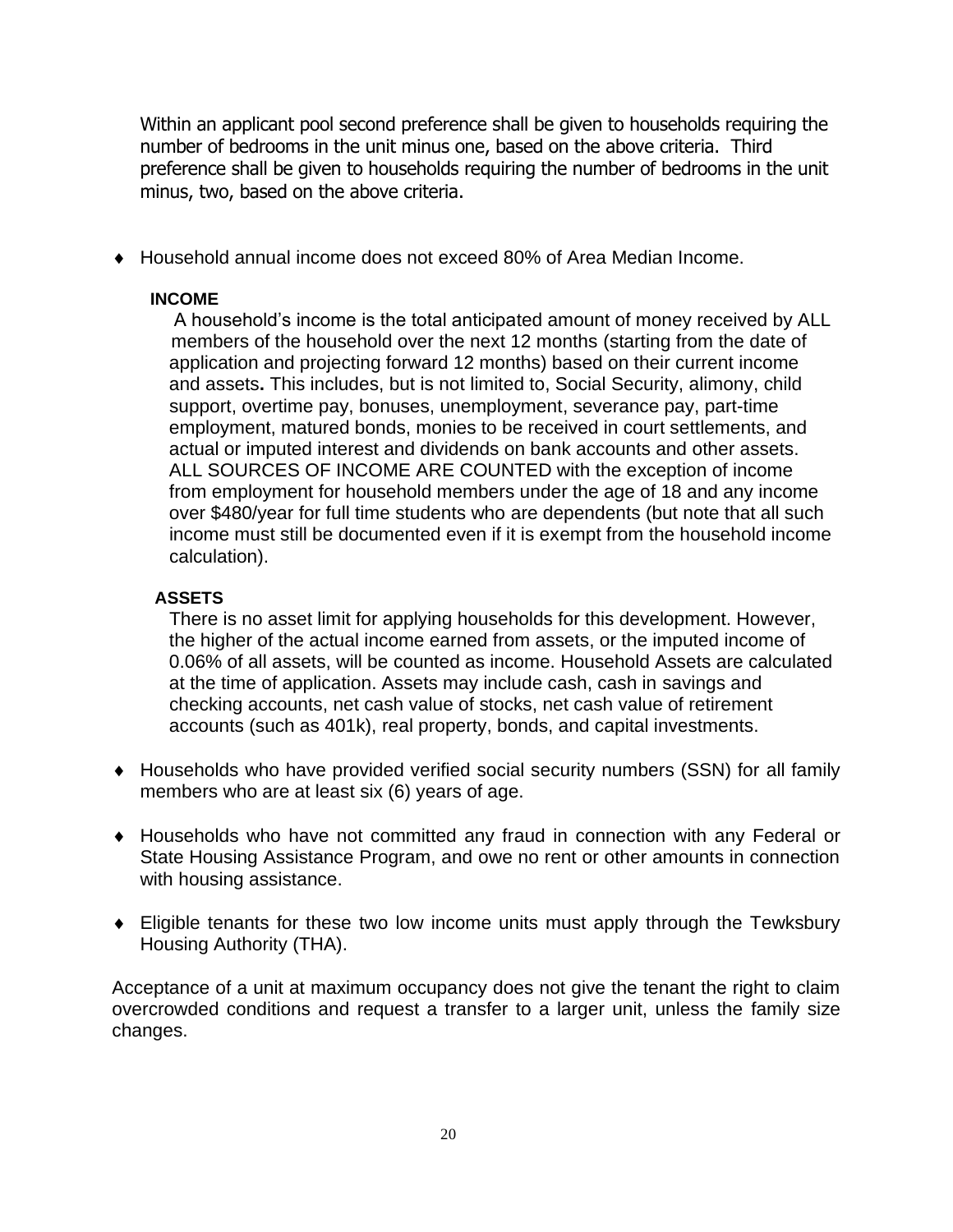# **YEARLY ELIGIBILITY AND RENT REVIEW**

After a household has moved in, and approximately 90 days before lease renewal, tenants of affordable apartments will need to submit updated income and asset documentation to the Housing Office so they can ensure continued eligibility under the affordable housing guidelines. Tenants will not be able to renew Leases until all required documentation has been submitted. Records of taxes, pay-stubs, bank statements and asset statements should be maintained while living in the affordable apartment.

As a **current resident only**, you are considered income eligible for an affordable apartment as long as your household earns an income that does not exceed **140% of the current year's income limit** for a household of your size.

| Using the Current Income<br>Limits as an example: | <b>Current Income Limit for</b><br><b>New Applicants</b> | Income Limit for Current Tenants<br>(140% of Current Income Limit) |
|---------------------------------------------------|----------------------------------------------------------|--------------------------------------------------------------------|
| <b>Household Size</b>                             |                                                          |                                                                    |
|                                                   | \$55,950                                                 | \$78,330                                                           |
| 2                                                 | \$63,950                                                 | \$89,530                                                           |
| 3                                                 | \$71,950                                                 | \$100,750                                                          |
| 4                                                 | \$79,900                                                 | \$111,860                                                          |

If the tenant's income exceeds 140% of the maximum income permitted at the time of annual income determination, the unit will be deemed a Low and Moderate Income Unit until the tenant's one-year lease term expires.

If, after initial occupancy, the income of a tenant in a Low and Moderate Income Unit increases, and as a result of such increase, exceeds one hundred forty percent (140%) of the maximum income permitted hereunder for such a tenant, at the expiration of the applicable lease term, the rent restrictions shall no longer apply to such tenant. When the over-income tenant voluntarily vacates the unit and when the unit is again rented to an Eligible Tenant, the unit will be deemed a Low and Moderate Income Unit.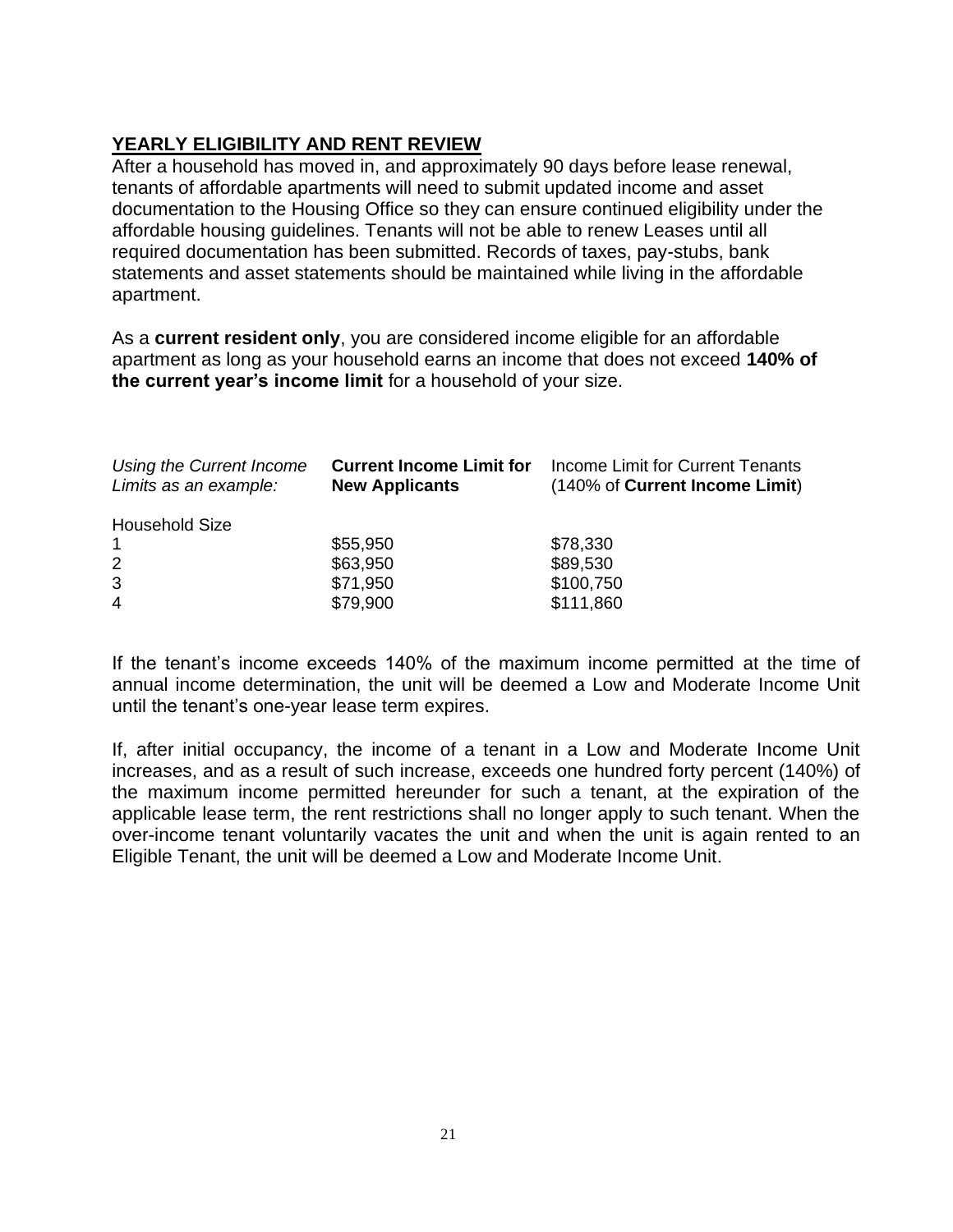Attachment 2

## **Exhibit 2 to the Tenant Selection Regulations**

#### **Rejection Standards**

For income eligible applicants the manager will review documentation gathered during the screening process. Using the criteria listed below the applicant will be evaluated and a decision to accept or reject will be made.

An applicant and the applicant household shall be disqualified for a unit at 2230 Main St. for any of the following reasons:

- a) The applicant, or household member, has disturbed a neighbor or neighbors in a prior residence by behavior, which if repeated by a tenant at 2230 Main St., would substantially interfere with the rights of other tenants to peaceful enjoyment of their units.
- b) The applicant, or a household member, has caused damage or destruction of property at a prior residence, and such damage or destruction of property, if repeated by a tenant at 2230 Main St., would have a material adverse effect on the housing development or any unit in such development.
- c) The applicant or a household member has displayed living habits or poor housekeeping at a prior residence, and such living habits or poor housekeeping, if repeated by a tenant at 2230 Main St., would pose a substantial threat to the health or safety of the tenant or other tenants or would adversely affect the decent, safe and sanitary condition of all or part of the housing.
- d) The applicant or household member in the past has engaged in criminal activity, or activity in violation of M.G.L. c. 151B, §4, which if repeated by a tenant at 2230 Main St., would interfere with or threaten the rights of other tenants to be secure in their persons or in their property or with the rights of other tenants to the peaceful enjoyment of their units and the common areas of the housing development.
- e) The applicant or any household member who will be assuming part of the rent obligation has a history of non-payment of rent and such non-payment, if repeated by a tenant at 2230 Main St., would cause monetary loss; provided, however, that if the applicant or household member paid at least 50% of his/her household's monthly income for rent each month during a tenancy but was unable to pay the full rent, an eviction for non-payment of the balance shall not disqualify such individual from housing pursuant to this paragraph.
- f) The applicant or a household member has a history of failure to meet material lease terms or the equivalent at one or more prior residences, and such failure if repeated by a tenant at 2230 Main St., would be detrimental to the housing development or to the health, safety, security or peaceful enjoyment of other tenants.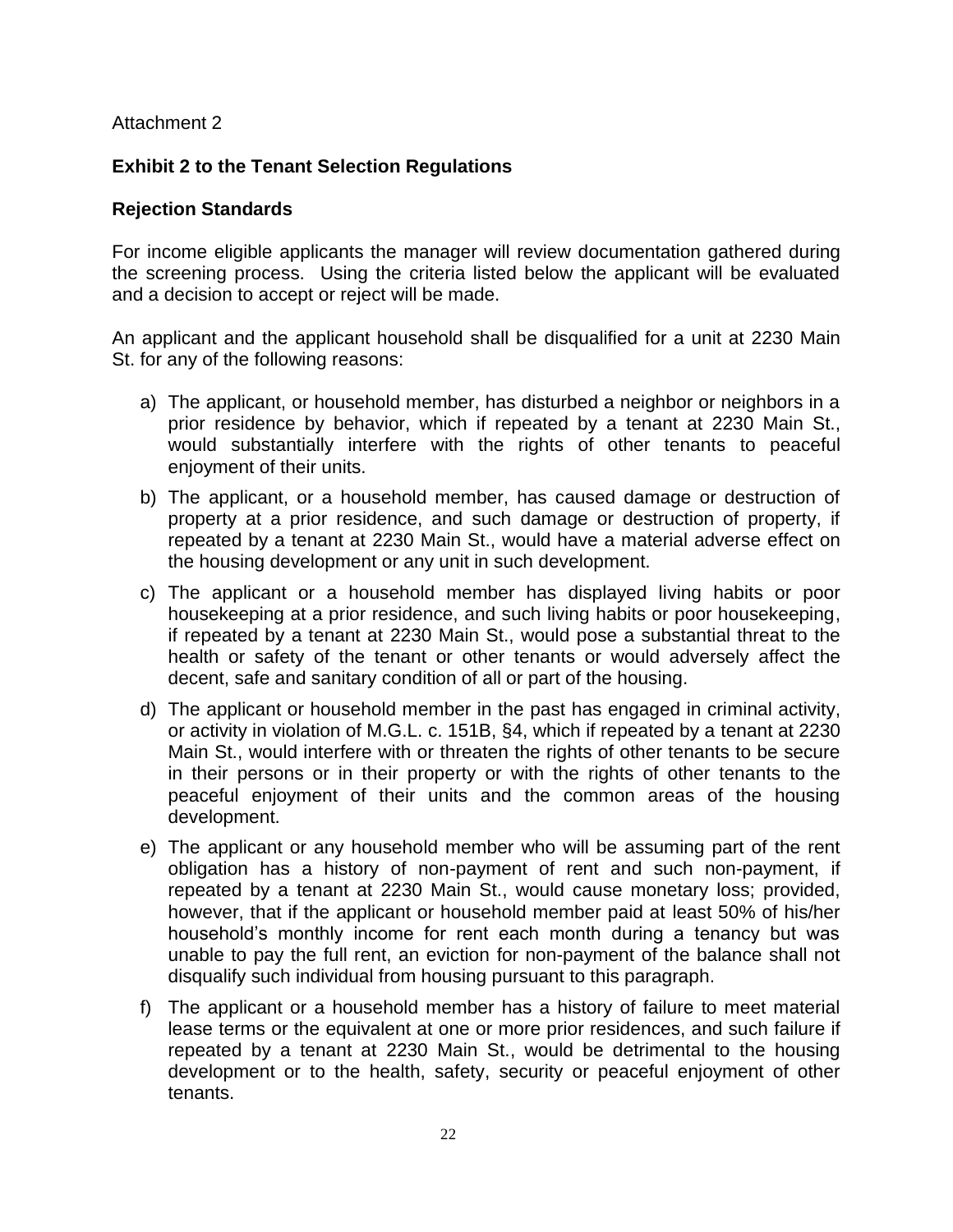- g) The applicant has failed to provide information reasonably necessary for the housing provider to process the applicant's application.
- h) The applicant has misrepresented or falsified any information required to be submitted as part of the applicant's application or a prior application submitted within the last three years, and the applicant fails to establish that the misrepresentation or falsification was unintentional.
- i) The applicant, or a household member, has directed abusive or threatening behavior which was unreasonable and unwarranted towards a management agent employee during the application process or any prior application process within three (3) years.
- j) The applicant does not intend to occupy housing, if offered, as his/her primary residence.
- k) The applicant or household member is a current illegal user of one or more controlled substances as defined in M.G.L. c. 94C §1. A person's illegal use or possession of a controlled substance within the preceding twelve months shall create a presumption that such person is a current illegal user of a controlled substance, but the presumption may be overcome by a convincing showing that the person has permanently ceased all illegal use of controlled substances. This disqualification of current illegal users of controlled substances shall not apply to applicants for housing provided through a treatment program for illegal users of controlled substances.

In making determinations relative to rejecting an applicant, the following considerations are made:

- 1. The possible biases, attitudes and motives of all references and sources of information will be considered.
- 2. All information used in consideration of an applicant will be current. The possibility of mitigating factors will be considered in every case.
- 3. Consideration will be given to the applicant's present income to rent ratio and whether the rent level for the unit for which the applicant is applying would help eliminate present financial hardship when judging an applicant's payment record or credit report.

All rejections and supporting documentation will be reviewed by the Property Manager. All eligibility factors must be verified in writing and maintained in the applicant's file.

If it is determined that an applicant is ineligible because of family composition, because his/her eligibility income exceeds the appropriate income limits, because the applicant's family composition is not suitable for the size units available, or because the applicant does not meet the selection criteria outlined above, the applicant will be promptly notified in writing of this determination. The notice explains why the applicant is not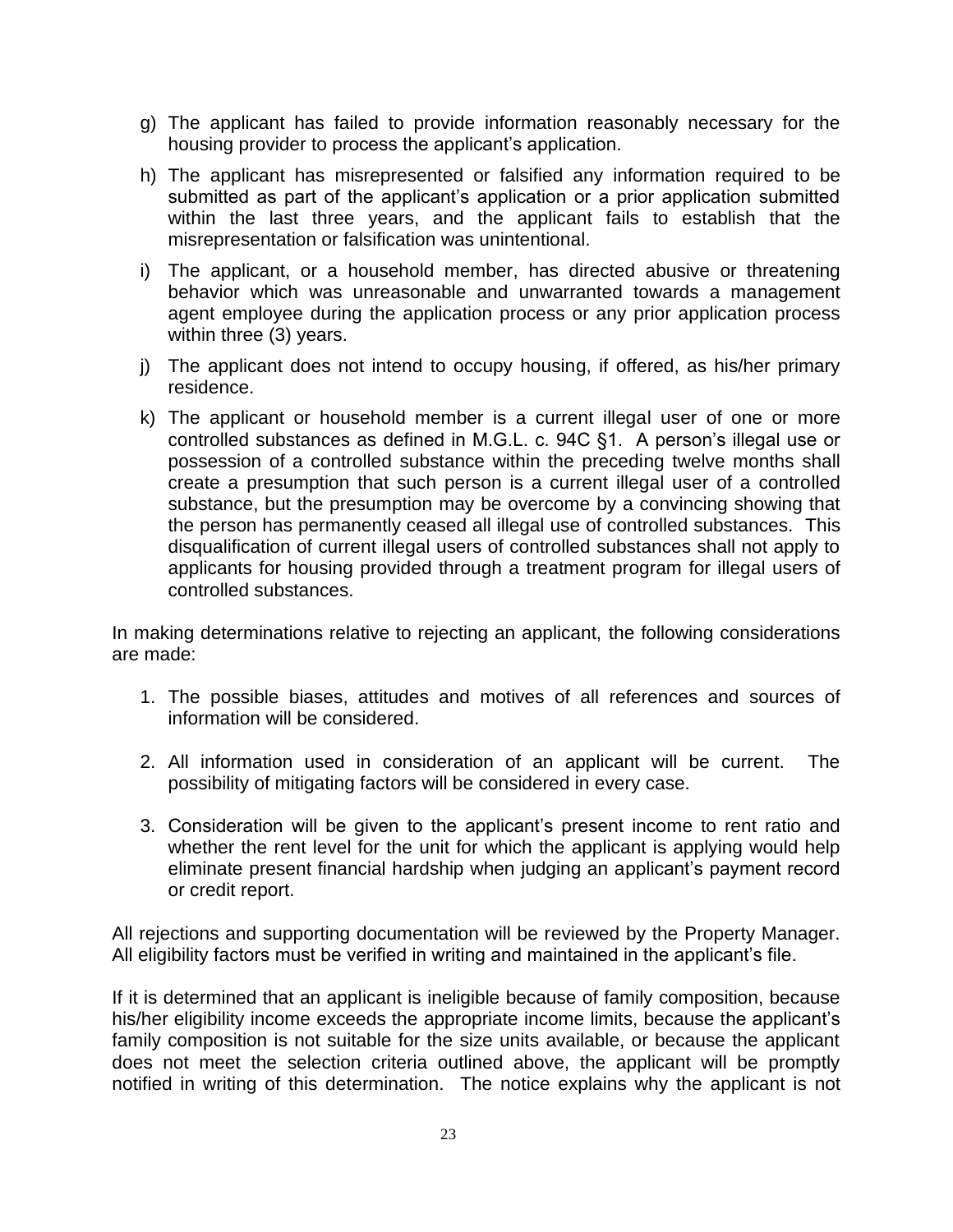being admitted and will advise the applicant that s/he may (within 14 days of receipt of the rejection notice) respond in writing or request to meet with management to discuss the notice.

Provisions Relating to Rejection of an Application, if the applicant is not accepted or is not placed on the waiting list for admission, the Agent shall include the following information in its written response to the applicant:

- 1. the reason(s) for the rejection
- 2. notice that the applicant has five business days to respond in writing or to request a conference with the Agent to contest the rejection, and
- 3. notice that the applicant has the right to request a reasonable accommodation if the applicant believes that, with such an accommodation, the applicant would be eligible for admission and that the applicant was rejected for a reason arising from the applicant's disability.

The notice will also inform the applicant that responding to the agent's notice does not preclude the applicant from exercising other avenues available if applicant believes that s/he is being discriminated against on the basis of race color, creed, religion, sex, national origin, sexual orientation, age, familial status or handicap. The meeting or the review of the applicant's written response will be conducted by a member of the management agent's staff who did not participate in the initial decision to reject the applicant.

If the applicant responds in writing and a meeting is held, the applicant will be advised, in writing, whether or not the Agent's position has changed. This letter will be sent within five days of the date the meeting was held.

The application, the notice of rejection, any applicant response and the Agent's final response will be maintained for a period of not less than three years. The file will contain all interview and verified information on which the determination was based. The file will be maintained in a manner which respects the applicant's right to privacy.

Violence Against Women Act of 2005 has been incorporated into the resident selection plan. The following VAWA Protections apply to applicants and tenants for 2230 Main St. Apartments.

1. The Landlord may not consider incidents of domestic violence, dating violence or stalking as serious or repeated violations of the lease or other "good cause" for termination of assistance, tenancy or occupancy rights of the victim of abuse.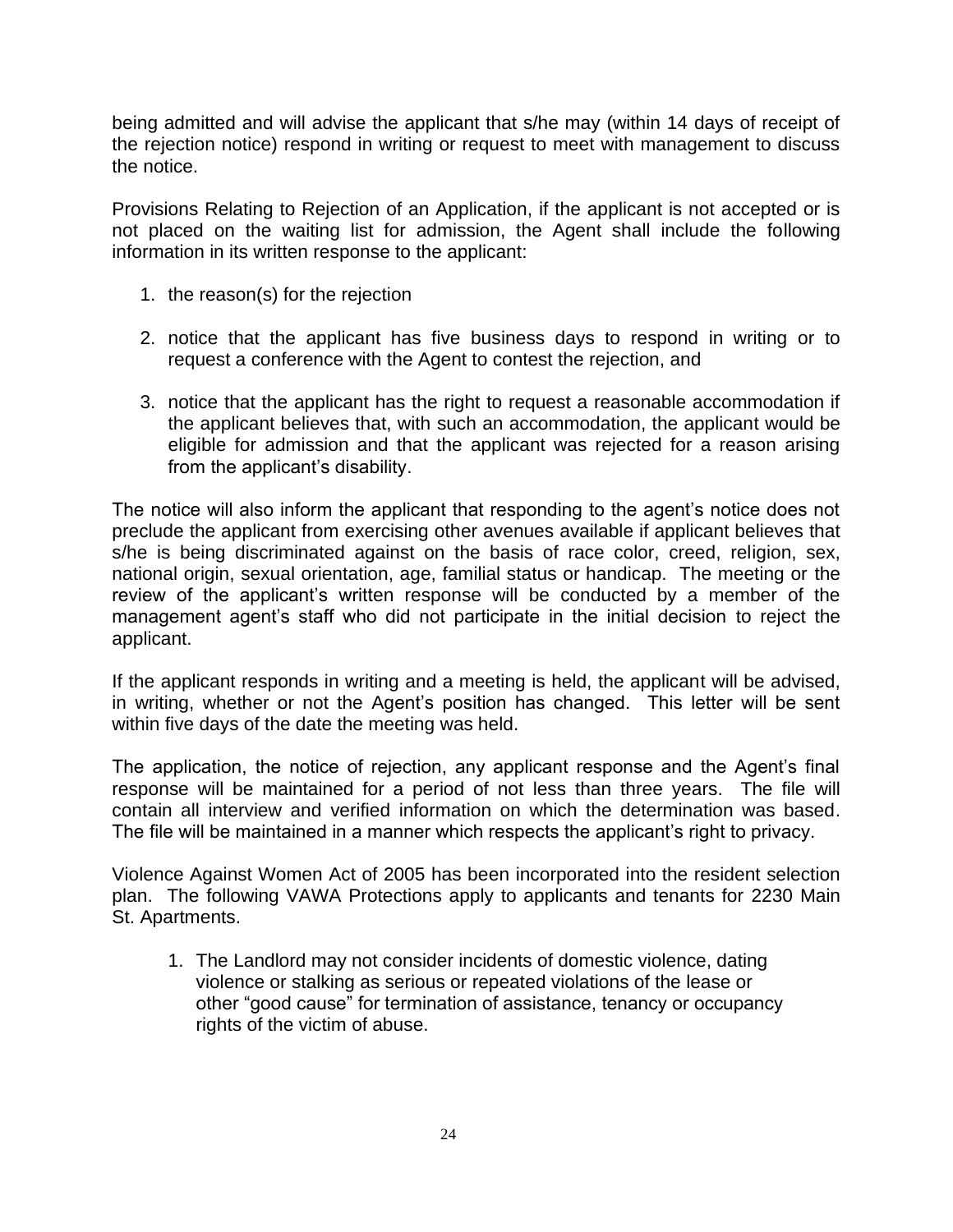- 2. The Landlord may not consider criminal activity directly relating to abuse, engaged in by a member of a tenant's household or any guest or other person under the tenant's control, cause for termination of assistance, tenancy, or occupancy rights if the tenant or an immediate member of the tenant's family is the victim or threatened victim of that abuse.
- 3. The Landlord may request in writing that the victim, or a family member on the victim's behalf, certify that the individual is a victim of abuse and that the Certification of Domestic Violence, Dating Violence or Stalking, Form HUD-91066, or other documentation as noted on the certification form, be completed and submitted within 14 business days, or an agreed upon extension date, to receive protection under the VAWA. Failure to provide the certification or other supporting documentation within the specified timeframe may result in eviction.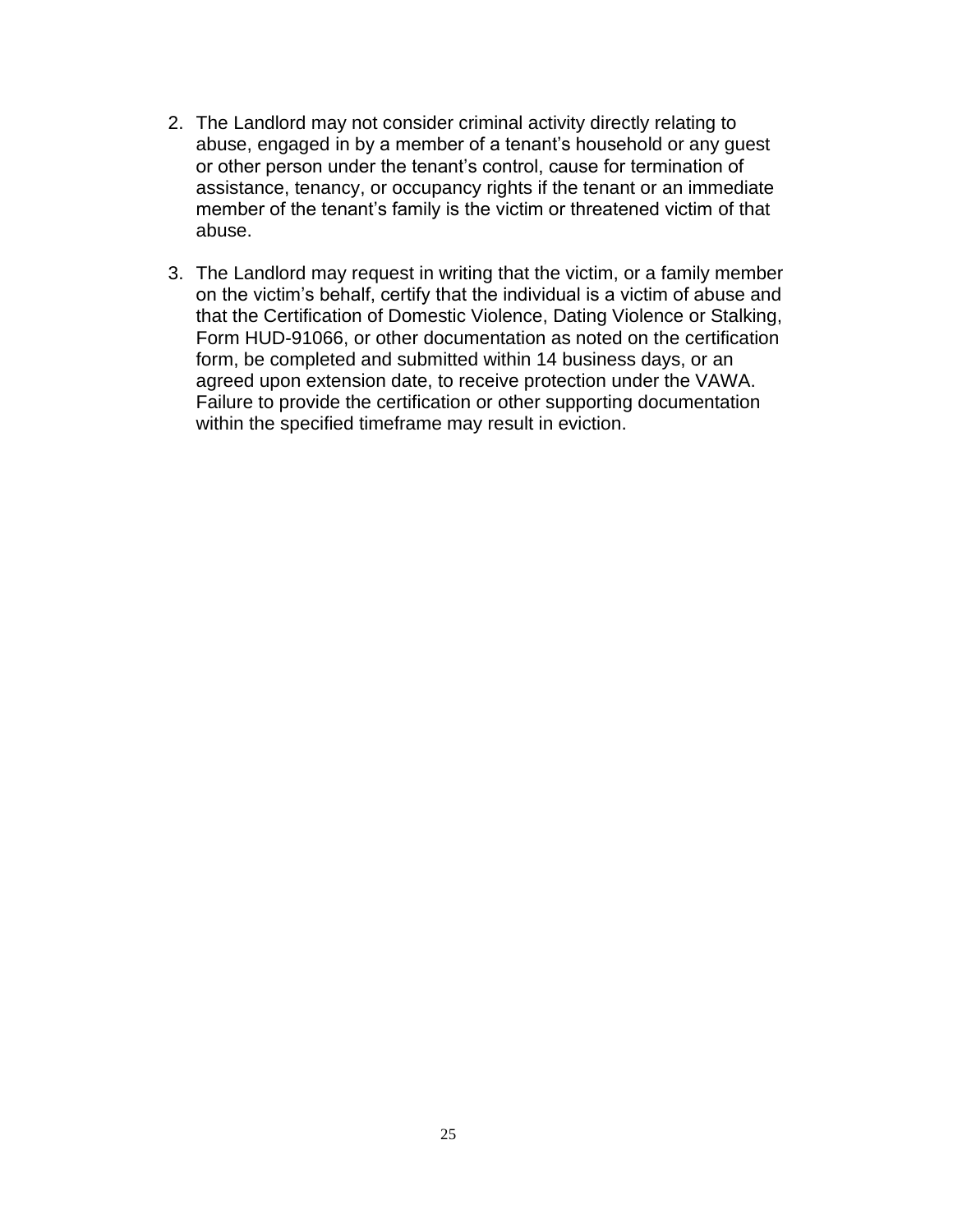#### *Application*

#### **2230 Main St. Apartments** Tewksbury, MA

#### **MAXIMUM Household Income Limits**

\$55,950 (1 person) \$63,950 (2 people) \$71,950 (3 people) \$79,900 (4 people)

#### **Approximate MINIMUM Income Requirements**

\$47,500.00 to lease a 1 BR unit \$52,500.00 to lease a 2 BR unit \*\*This section does not apply to voucher holders\*\*

**Monthly Rent** is as follows: 1br – 700 sq. ft. unit ~ \$1599.00  $2br - 1,000$  sq. ft. unit ~ \$1799.00

These rents include water & sewer <u>only</u>.

This is not subsidized housing. Rents do not change based on applicant's income and tenants will be responsible for paying the full rent themselves. Applicants with Section 8 Vouchers should contact their local housing authorities before applying. **Please read the Information Packet for more details**

Please complete ALL sections of this application. If a question does not apply to you, write "N/A" or cross it out. LEAVE NOTHING BLANK. You must include all income documentation with this application.

> Send all applications to: **Tewksbury Housing Authority Re: 2230 Main St. Apartments Low Income Rental Apartments Saunders Circle Tewksbury, MA 01876**

#### **Applications must be postmarked no later than March 18, 2022**

**Incomplete applications will not be accepted.** For questions call (978) 851-7392 x 3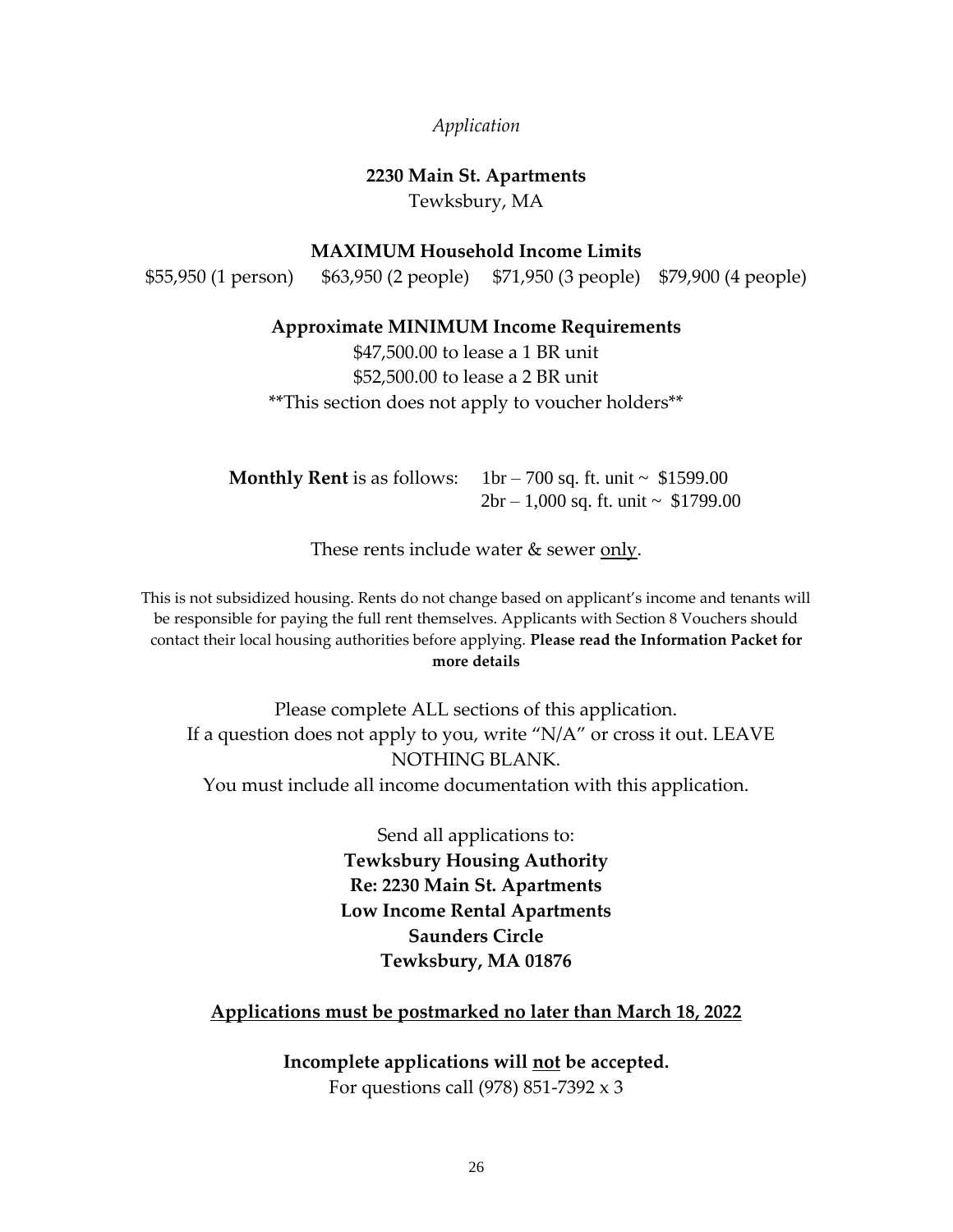

#### **2230 Main St. Affordable Unit Rental Application**

| Lottery#________                           |                |
|--------------------------------------------|----------------|
| <b>General Information:</b>                | (THA use only) |
|                                            |                |
|                                            |                |
|                                            |                |
| Home Telephone Number: ( ) _______________ |                |
| Work Telephone Number: () ________________ |                |
|                                            |                |

#### **Household Information:**

Please list ALL household members including your self, regardless of age, who will occupy the affordable unit:

| Name:            |  | Date of Birth M/F Social Security Number Relationship |  |
|------------------|--|-------------------------------------------------------|--|
| 1.               |  |                                                       |  |
| 2.               |  |                                                       |  |
| 3.               |  |                                                       |  |
| $\overline{4}$ . |  |                                                       |  |
| 5.               |  |                                                       |  |
| 6.               |  |                                                       |  |

# **Section 8 (circle yes or no):**

Do you currently have a Section 8 Voucher (or similar housing subsidy)? **YES** 

**NO**

If yes, which Housing Authority is your voucher issued from?\_\_\_\_\_\_\_\_\_\_\_\_\_\_\_\_.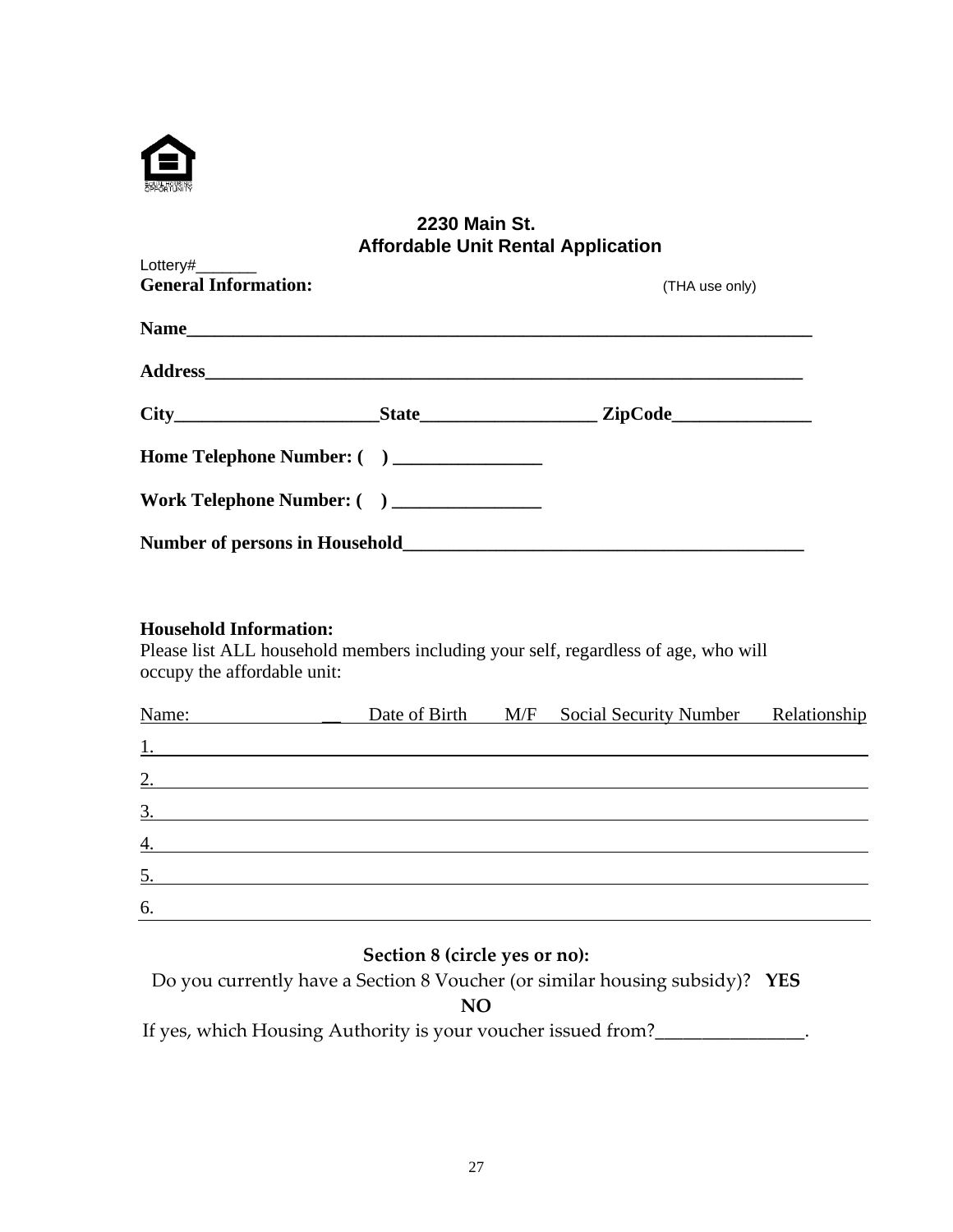## **PREFERENCE INFORMATION**

#### **Local Preference:**

Please indicate whether any member of your household meets any of the following local preference criteria by checking Yes or No:

| <b>Current Tewksbury resident:</b>           | $Yes \sqcap$ $No \sqcap$ |                     |
|----------------------------------------------|--------------------------|---------------------|
| Town of Tewksbury employee:                  | $Yes \Box$ No $\Box$     |                     |
| Employee of a business located in Tewksbury: | $Yes \sqcap$             | $\mathrm{No}\ \Box$ |

To be considered for the Local Preference category, one of the above boxes must be checked. Please provide proof of preference, such as a copy of a license, tax bill, pay stub, utility bill, census listing, birth certificate, etc.

*Optional Section:* Please check off the appropriate race category for each household member. This information will only be used in accordance with the New England Funds guidelines to ensure affirmative marketing requirements.

#### **Minority (Optional):**

(Please check all boxes that apply):

#### **Applicant:**

White/Non minority □ African American □ American Indian/Alaskan Native □ Asian/Pacific Islander □ Hispanic/Latino □ Other □

#### **Co-Applicant(s):**

White/Non minority  $\Box$  African American  $\Box$  American Indian/Alaskan Native □ Asian/Pacific Islander □ Hispanic/Latino □ Other □

For **Disabled-Accessible Preference**, check the appropriate box for the following Question:

Are you, or any member of your household, in need of an accessible unit?

: **YES\_\_\_ NO\_\_\_**

(This is defined as persons with a physical or mental disability that meet standards established by the state laws for disabled housing)

*Verification of need of an accessible unit must be provided in the form of a Doctor's note or equivalent.*

For **Hearing Impaired Accessible unit**, check the appropriate box for the following Question:

Are you, or any member of your household, in need of a Hearing/Visual Adapted apartment? **YES\_\_\_ NO\_\_\_**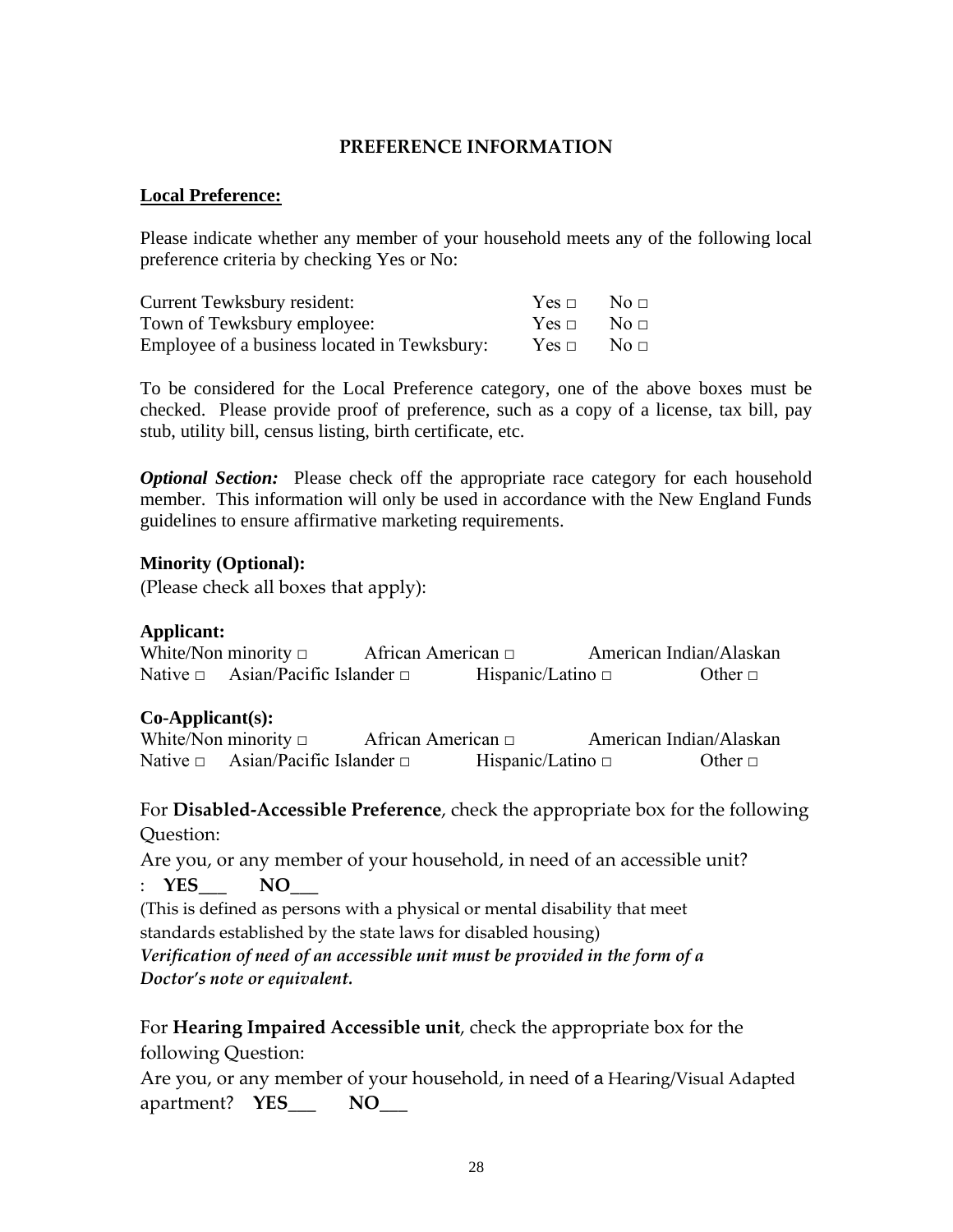# **References**

 $\mathsf{r}$ 

List two references. These should not be relatives or household members.

| 1. Name | Phone                          |       |                |  |
|---------|--------------------------------|-------|----------------|--|
| Address | $City$ <sub>____________</sub> | State | $\text{Zip}\_$ |  |
| 2. Name | Phone                          |       |                |  |
| Address | City                           | State | Zip            |  |

**List Addresses for each Adult Household Member** for the last five (5) years in reverse order.

 $\overline{\mathsf{I}}$ 

| Did this landlord bring any court action against the leaseholder or you? Yes____<br>Did this landlord return your security deposit? Yes_____________________________ |  |  |
|----------------------------------------------------------------------------------------------------------------------------------------------------------------------|--|--|
|                                                                                                                                                                      |  |  |
|                                                                                                                                                                      |  |  |
|                                                                                                                                                                      |  |  |
|                                                                                                                                                                      |  |  |
|                                                                                                                                                                      |  |  |
|                                                                                                                                                                      |  |  |
| Did this landlord bring any court action against the leaseholder or you? Yes<br>No.<br>Did this landlord return your security deposit? Yes_______ No_______          |  |  |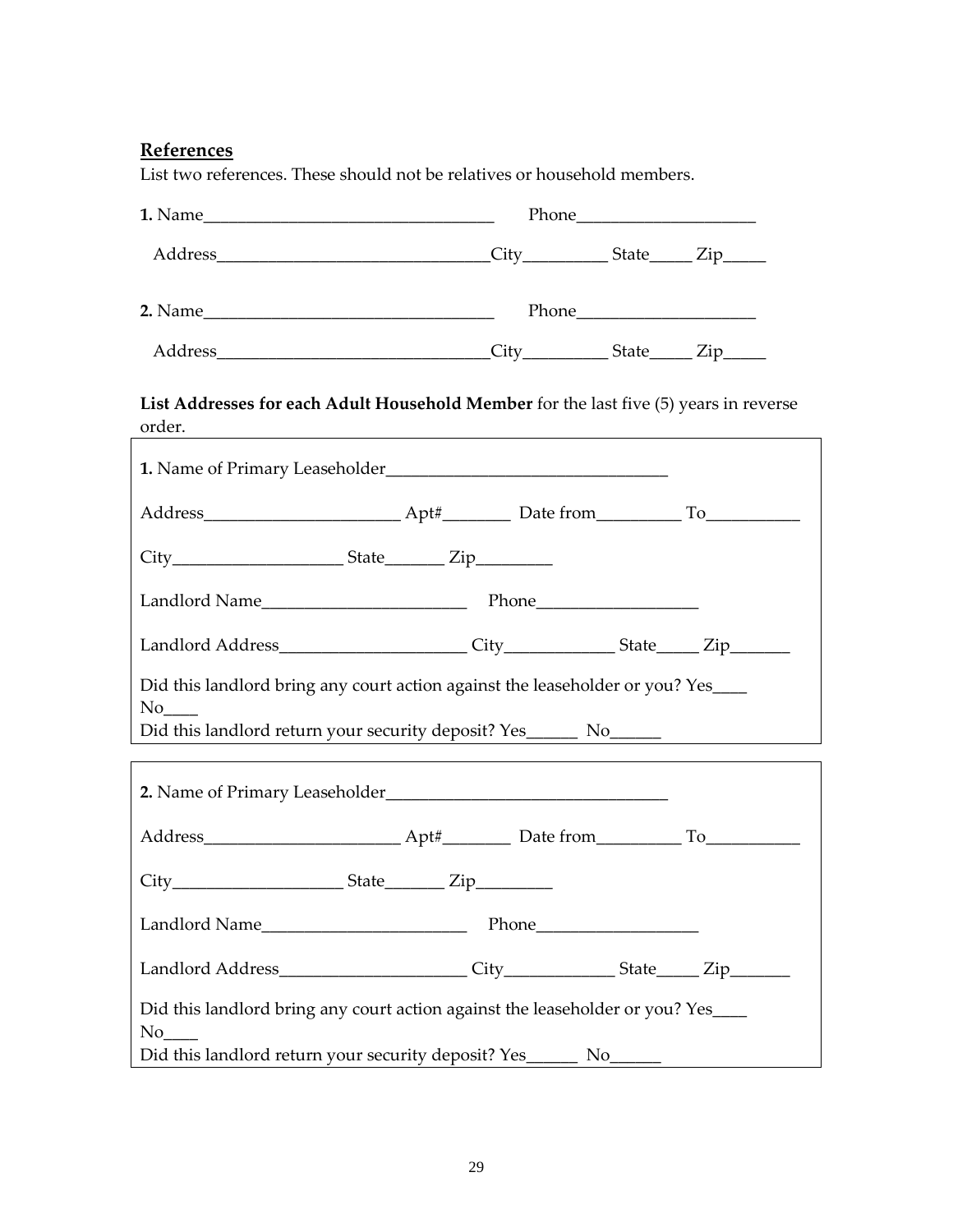| $City$ $City$ $State$ $Zip$                                                           |  |  |                                                                       |  |  |  |  |  |
|---------------------------------------------------------------------------------------|--|--|-----------------------------------------------------------------------|--|--|--|--|--|
|                                                                                       |  |  |                                                                       |  |  |  |  |  |
|                                                                                       |  |  |                                                                       |  |  |  |  |  |
| Did this landlord bring any court action against the leaseholder or you? Yes<br>No no |  |  |                                                                       |  |  |  |  |  |
|                                                                                       |  |  | Did this landlord return your security deposit? Yes________ No_______ |  |  |  |  |  |

# **Instructions for Completing the Following Income Table**

• List ALL CURRENT sources of income as requested below for ALL household

members over 18 years old.

• Please note that the Income Table is 2 pages and income from Social Security,

Pension, interest etc. is all on the second page of the table.

- If you have left a job since January 1, 2018 and are no longer receiving income, do NOT list it in this table.
- For self-employed applicants- include the employer, contract or job name in the

space provided.

• "Interest Income" refers to any amount that you receive from any asset including

 amounts that you may be drawing down from a retirement account or 401K.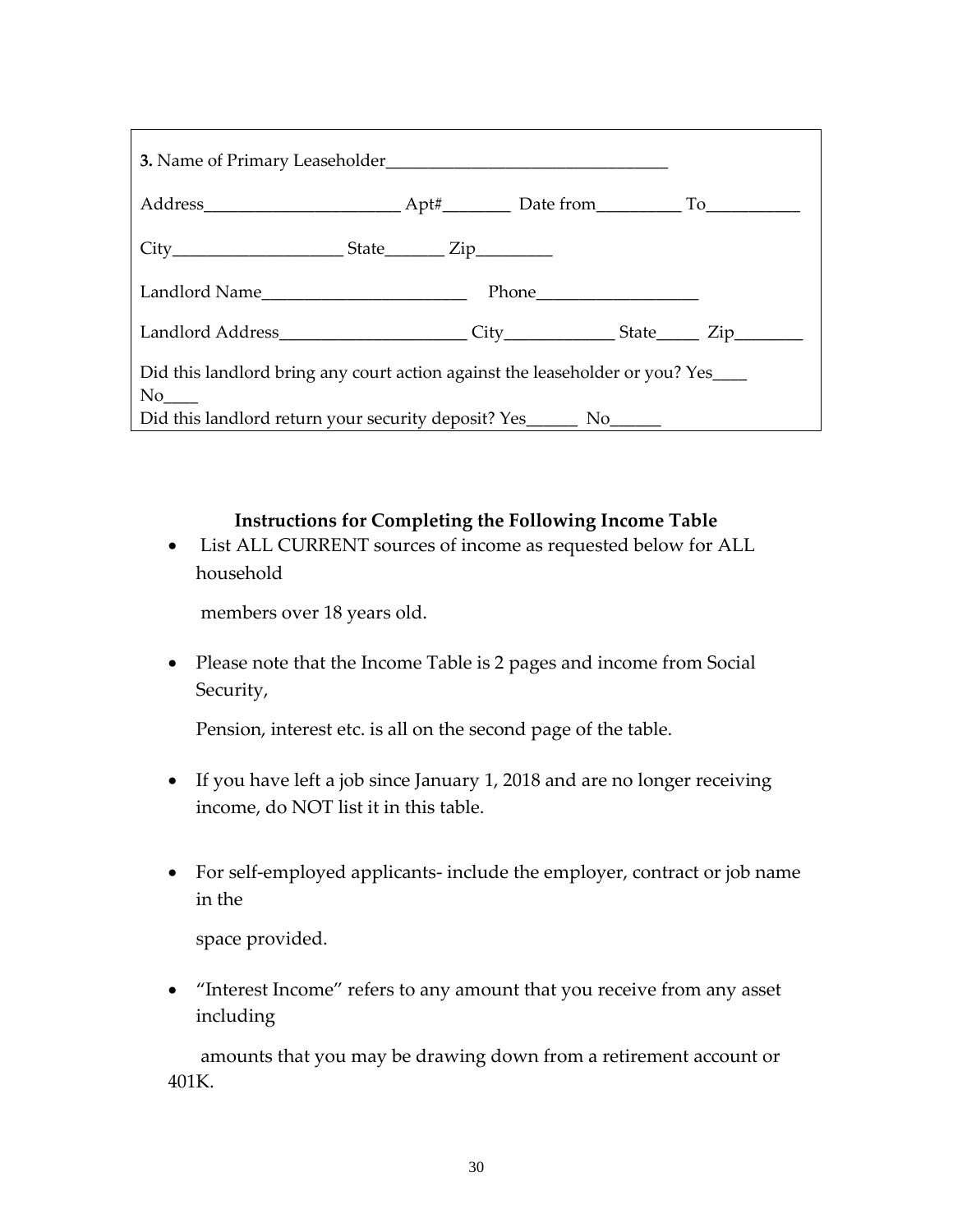• **For any section that doesn't apply, cross out or write NA.**

# **In this section of the application, you will be asked multiple questions about your information in the following Income and Asset tables.**

#### **Income Information**

Please complete the following information for members receiving income in the household at the time of the application. Household income includes gross wages, child support, Social Security benefits, all types of pensions, employment, Unemployment Compensation, Workman's Compensation, alimony, disability or death benefits and any other form of income; including rental income from property:

In addition to completing the following, please attach all income documentation including:

- Five most recent pay stubs
- Social security documentation
- Pension documentation
- Entire tax returns and W-2s for the last three years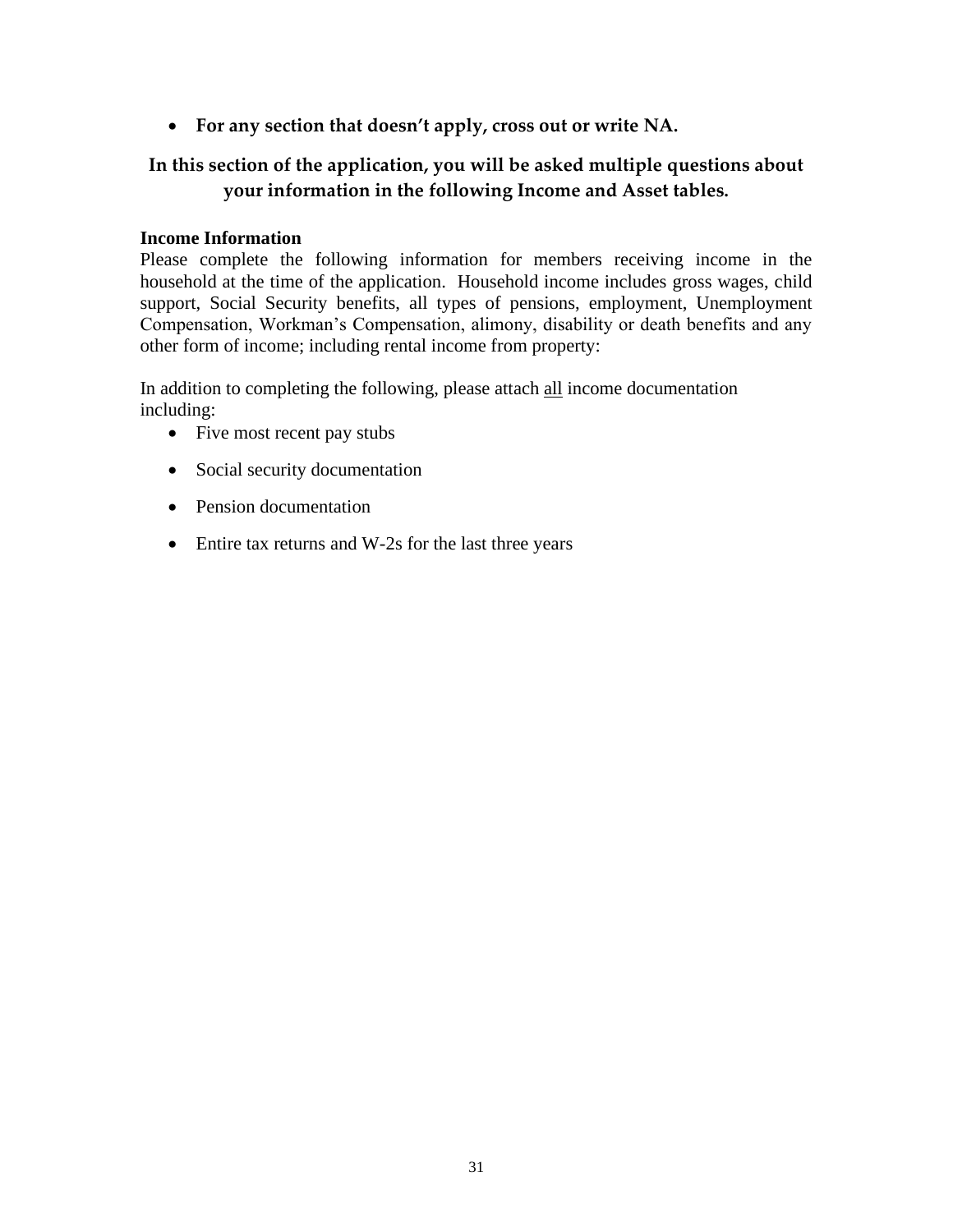## **INCOME**

| <b>Household Member Name</b> | <b>Source of Income</b>                  | <b>Current Gross Monthly</b><br><b>Income</b> |
|------------------------------|------------------------------------------|-----------------------------------------------|
|                              | Employer (name)                          |                                               |
|                              | Employer (name)                          |                                               |
|                              | Employer (name)                          |                                               |
|                              | Employer (name)                          |                                               |
|                              | Employer (name)                          |                                               |
|                              | Employer (name)                          |                                               |
|                              | Employer (name)                          |                                               |
|                              | Self-Employed (source name)              |                                               |
|                              | Self-Employed (source name)              |                                               |
|                              | Self-Employed (source name)              |                                               |
|                              | Self-Employed (source name)              |                                               |
|                              | Child Support/Alimony                    |                                               |
|                              | Child Support/Alimony                    |                                               |
|                              | Child Support/Alimony                    |                                               |
|                              | Child Support/Alimony                    |                                               |
|                              | Periodic payments from<br>family/friends |                                               |
|                              | Periodic payments from<br>family/friends |                                               |
|                              | Other Income (name/source)               |                                               |
|                              | Other Income (name/source)               |                                               |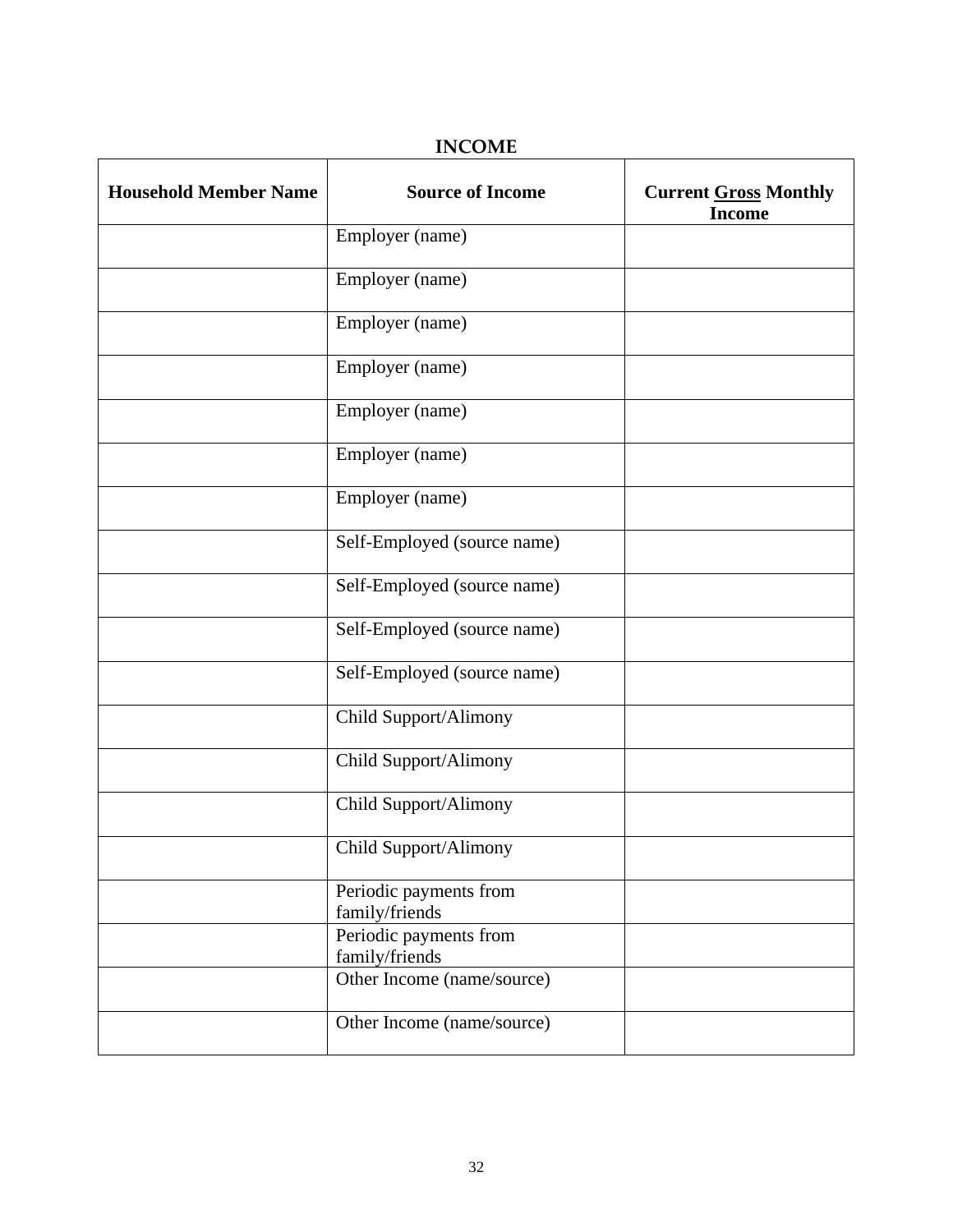# **INCOME**

| <b>Household Member Name</b> | <b>Source of Income</b>              | <b>Current Gross Monthly</b><br><b>Income</b> |
|------------------------------|--------------------------------------|-----------------------------------------------|
|                              | Social Security                      |                                               |
|                              | Social Security                      |                                               |
|                              | Social Security                      |                                               |
|                              | Social Security                      |                                               |
|                              | <b>SSDI</b>                          |                                               |
|                              | <b>SSDI</b>                          |                                               |
|                              | <b>SSDI</b>                          |                                               |
|                              | <b>Unemployment Compensation</b>     |                                               |
|                              | <b>Workers Compensation</b>          |                                               |
|                              | <b>Severance Pay</b>                 |                                               |
|                              | Pension (list source)                |                                               |
|                              | Pension (list source)                |                                               |
|                              | <b>Retirement Funds</b>              |                                               |
|                              | Title IV/TANF                        |                                               |
|                              | <b>Full-time Student Income</b>      |                                               |
|                              | $(18 \& over only)$                  |                                               |
|                              | <b>Full-time Student Income</b>      |                                               |
|                              | $(18 \& over only)$                  |                                               |
|                              | Interest Income (source)             |                                               |
|                              | Interest Income (source)             |                                               |
|                              | <b>Total Gross Monthly Household</b> | \$<br>/month                                  |
|                              | Income (TGMHI)                       |                                               |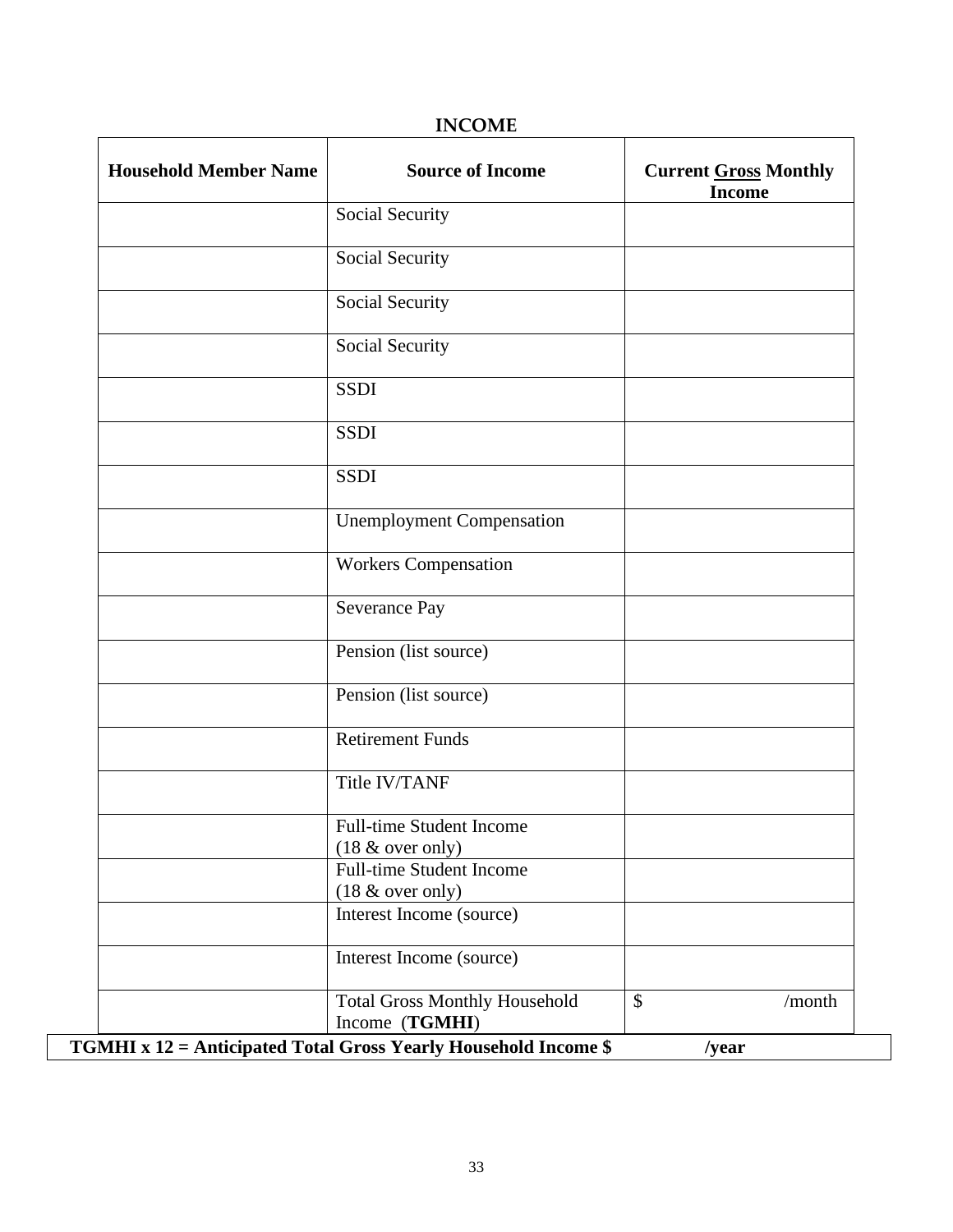## **ASSETS**

In addition to completing the following, **please attach three months recent bank statements and 401 K reports, plus reliable documentation as to other sources of income and assets.** If a section doesn't apply, cross out or write NA.

| Checking             | Name on<br><b>Bank</b> |              | Amount            |                           |
|----------------------|------------------------|--------------|-------------------|---------------------------|
| Accounts             | Account                |              |                   |                           |
|                      |                        |              | Balance \$        |                           |
|                      |                        |              | Balance \$        |                           |
|                      |                        |              | Balance \$        |                           |
|                      |                        |              |                   |                           |
| Savings              |                        |              | Balance \$        |                           |
| <b>Accounts</b>      |                        |              | Balance \$        |                           |
|                      |                        |              | <b>Balance \$</b> |                           |
|                      |                        |              | Balance \$        |                           |
|                      |                        |              |                   |                           |
| <b>Trust Account</b> |                        |              | Balance \$        |                           |
| Certificates (or     |                        |              | Balance \$        |                           |
| CD's)                |                        |              | <b>Balance</b> \$ |                           |
|                      |                        |              |                   |                           |
| Savings Bonds        | <b>Maturity Date:</b>  | Value \$     |                   |                           |
|                      | <b>Maturity Date:</b>  |              | Value \$          |                           |
| 401k, IRA,           | Company Name:          |              | Value \$          |                           |
| Retirement           | Company Name:          |              | Value \$          |                           |
| Accounts             | Company Name:          |              | Value \$          |                           |
| (Net Cash            |                        |              |                   |                           |
| Value)               |                        |              |                   |                           |
| <b>Mutual Funds</b>  | Name:                  | # of Shares: | Interest/         | Value                     |
|                      |                        |              | Dividends         |                           |
|                      |                        |              | \$                | \$                        |
|                      |                        |              | \$                | \$                        |
| <b>Stocks</b>        |                        |              | \$                | $\boldsymbol{\mathsf{S}}$ |
|                      |                        |              | \$                | \$                        |
|                      |                        |              | \$                | \$                        |
| <b>Bonds</b>         |                        |              | \$                | \$                        |
|                      |                        |              | \$                | \$                        |
|                      |                        |              | \$                | $\mathfrak{S}$            |
| Investment           |                        |              | Appraised         |                           |
| Property             |                        |              | Value \$          |                           |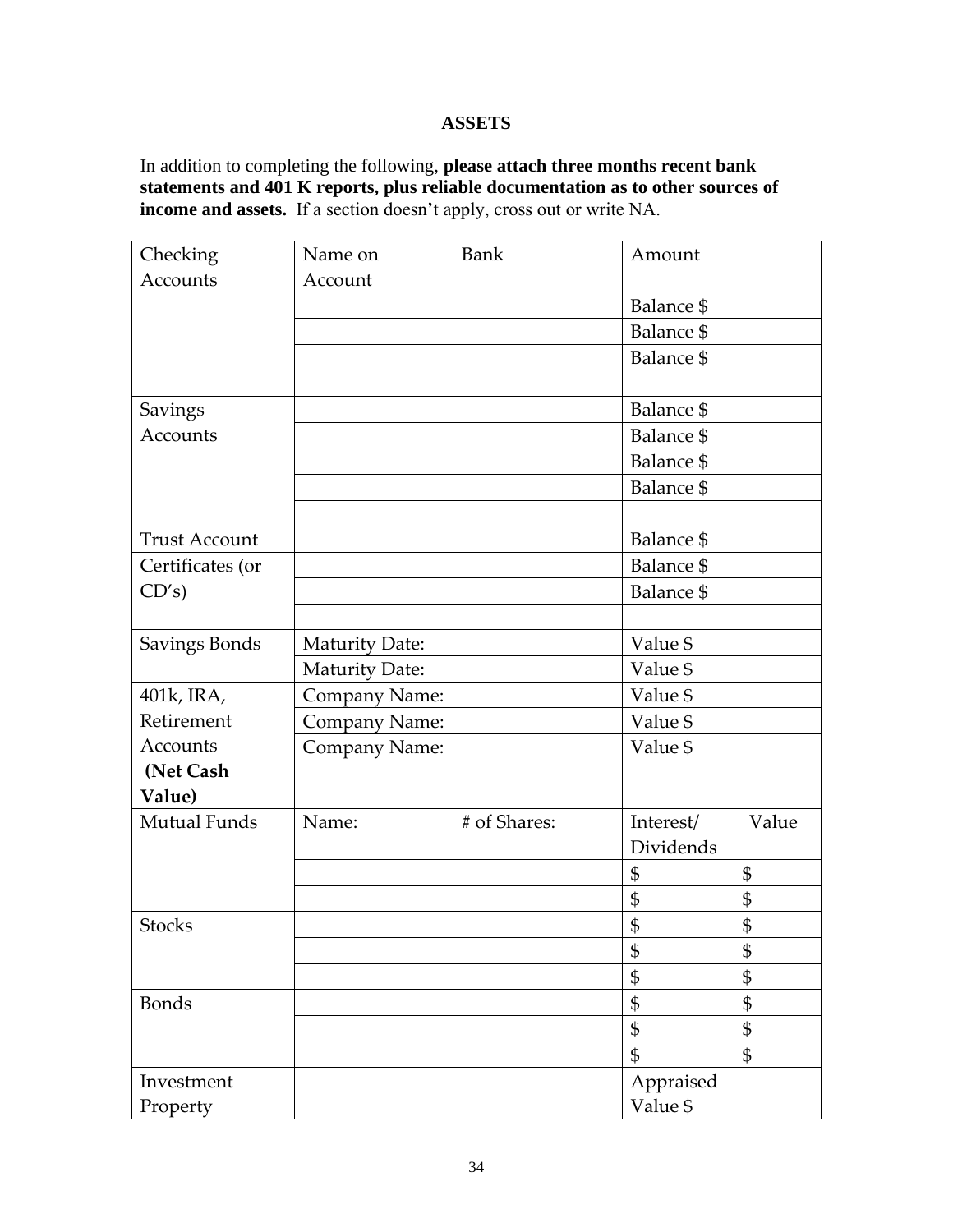# **REAL ESTATE**

| Do you, or anyone on this application,        |                      |  |
|-----------------------------------------------|----------------------|--|
| own any property or                           |                      |  |
| have owned property in the past 2             | $\Box$ Yes $\Box$ No |  |
| years?                                        |                      |  |
| (You may currently own property but it        |                      |  |
| must be sold before your                      |                      |  |
| move-in date.)                                |                      |  |
|                                               |                      |  |
| Are you, or anyone on this application,       |                      |  |
| entitled to receive any                       |                      |  |
| amount of money from the sale of any          | $\Box$ Yes $\Box$ No |  |
| property?                                     |                      |  |
| (currently or thru an upcoming court)         |                      |  |
| settlement)                                   |                      |  |
|                                               |                      |  |
| If yes to either question, type of property:  |                      |  |
|                                               |                      |  |
| Location of property:                         |                      |  |
|                                               |                      |  |
| Appraised Market Value: \$                    |                      |  |
|                                               |                      |  |
| Mortgage or outstanding loans balance due: \$ |                      |  |
|                                               |                      |  |

#### **Recertification:**

Tenants will be recertified annually for eligibility. If, after initial occupancy, the income of a tenant in an affordable unit increases and, as a result of such increase, your household exceeds 140% of the maximum allowable income adjusted for household size, then at the end of the lease, you will have the option of staying in your unit and paying the market rent or not renewing your lease.

During the lottery process we will not discriminate against applicants on the basis of race, creed, color, religion, national or ethnic origin, citizenship, ancestry, class, marital status, disability, familial status, military/veteran status, presence of children, source of income, age, gender, sexual orientation, or any other basis prohibited by local, state, or federal law in any aspect of tenant selection or matters related to continued occupancy.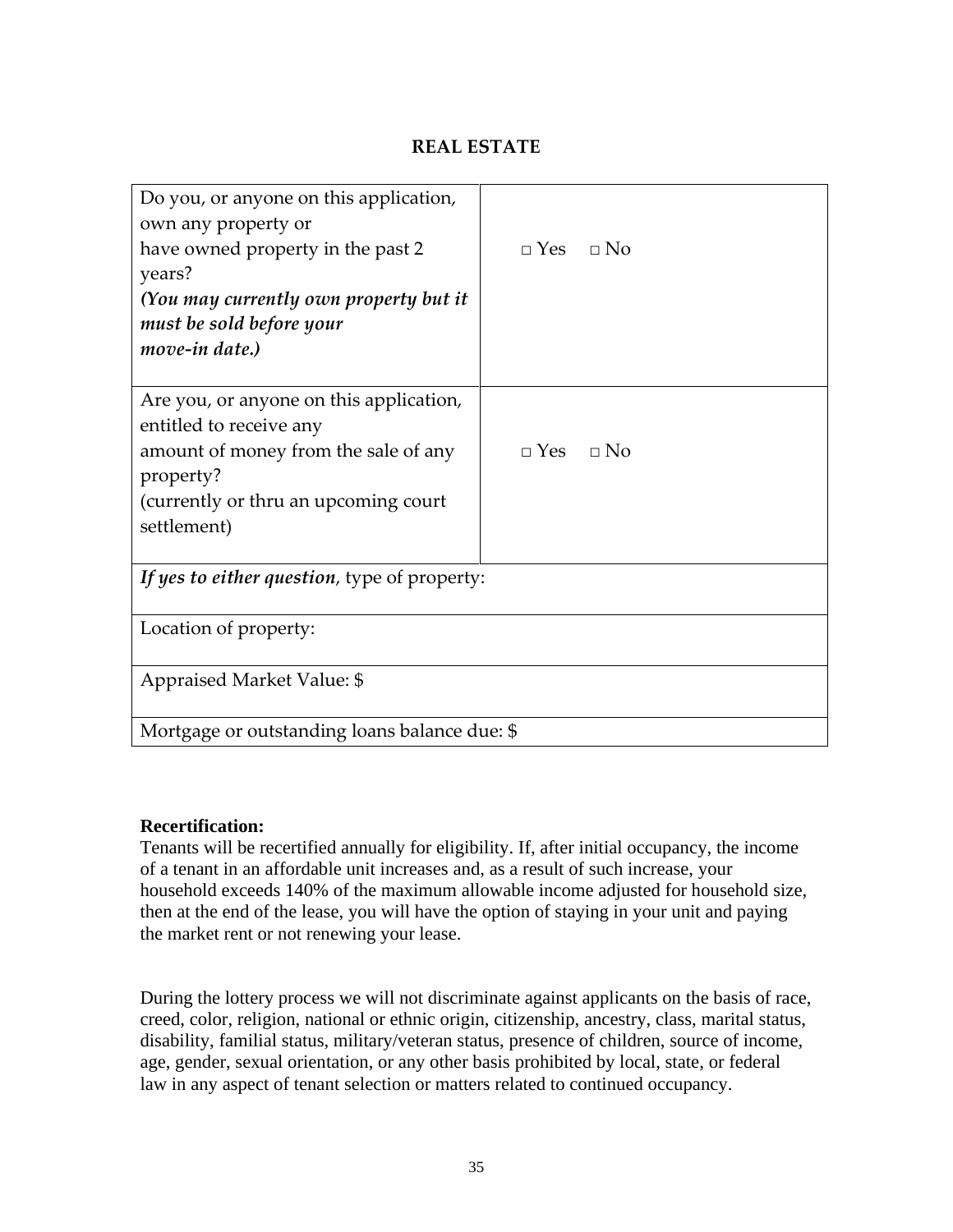The information given in this application will be used to check that you are income

qualified to be given an *opportunity* to lease an affordable unit in the Town of Tewksbury

as part of this program. Entrance into the Lottery does not guarantee you a unit. **THIS IS NOT A LEASE APPLICATION.**

THE UNDERSIGNED HEREBY CERTIFY THAT THE INFORMATION SET FORTH

ABOVE IS TRUE AND CORRECT. THE UNDERSIGNED ACKNOWLEDGE THAT IF ANY OF THE INFORMATION ABOVE IS NOT TRUE AND ACCURATE THIS

APPLICATION MAY BE REMOVED AT ANY POINT. THE UNDERSIGNED ACKNOWLEDGE THAT THE LEASE OR RESIDENCY AGREEMENT FOR THE UNIT TO BE OCCUPIED BY THE UNDERSIGNED MAY BE SUBJECT TO CANCELLATION IF ANY OF THE INFORMATION ABOVE IS NOT TRUE AND ACCURATE. THE UNDERSIGNED GIVE CONSENT TO MASS DEVELOPMENT, THE TOWN OF TEWKSBURY AND 2230 MAIN ST. REALTY TRUST TO VERIFY ALL INFORMATION PROVIDED IN THIS APPLICATION. THE UNDERSIGNED AUTHORIZE THE RELEASE OF INFORMATION NECESSARY IN DETERMING INCOME AND ASSETS FROM THIRD-PARTY REFERENCES.

\_\_\_\_\_\_\_\_\_\_\_\_\_\_\_\_\_\_\_\_\_\_\_\_\_\_\_\_\_\_\_\_\_\_\_ \_\_\_\_\_\_\_\_\_\_\_\_\_\_\_\_\_

\_\_\_\_\_\_\_\_\_\_\_\_\_\_\_\_\_\_\_\_\_\_\_\_\_\_\_\_\_\_\_\_\_\_\_ \_\_\_\_\_\_\_\_\_\_\_\_\_\_\_\_\_

Applicant Signature Date

Co-Applicant Signature Date

# *MAIL YOUR APPLICATIONS EARLY*

Upon receipt of a completed application each will be issued a confirmation number for lottery selection purposes. The confirmation number will be mailed back to the applicant. A confirmation number received by an applicant only confirms receipt of a completed application.